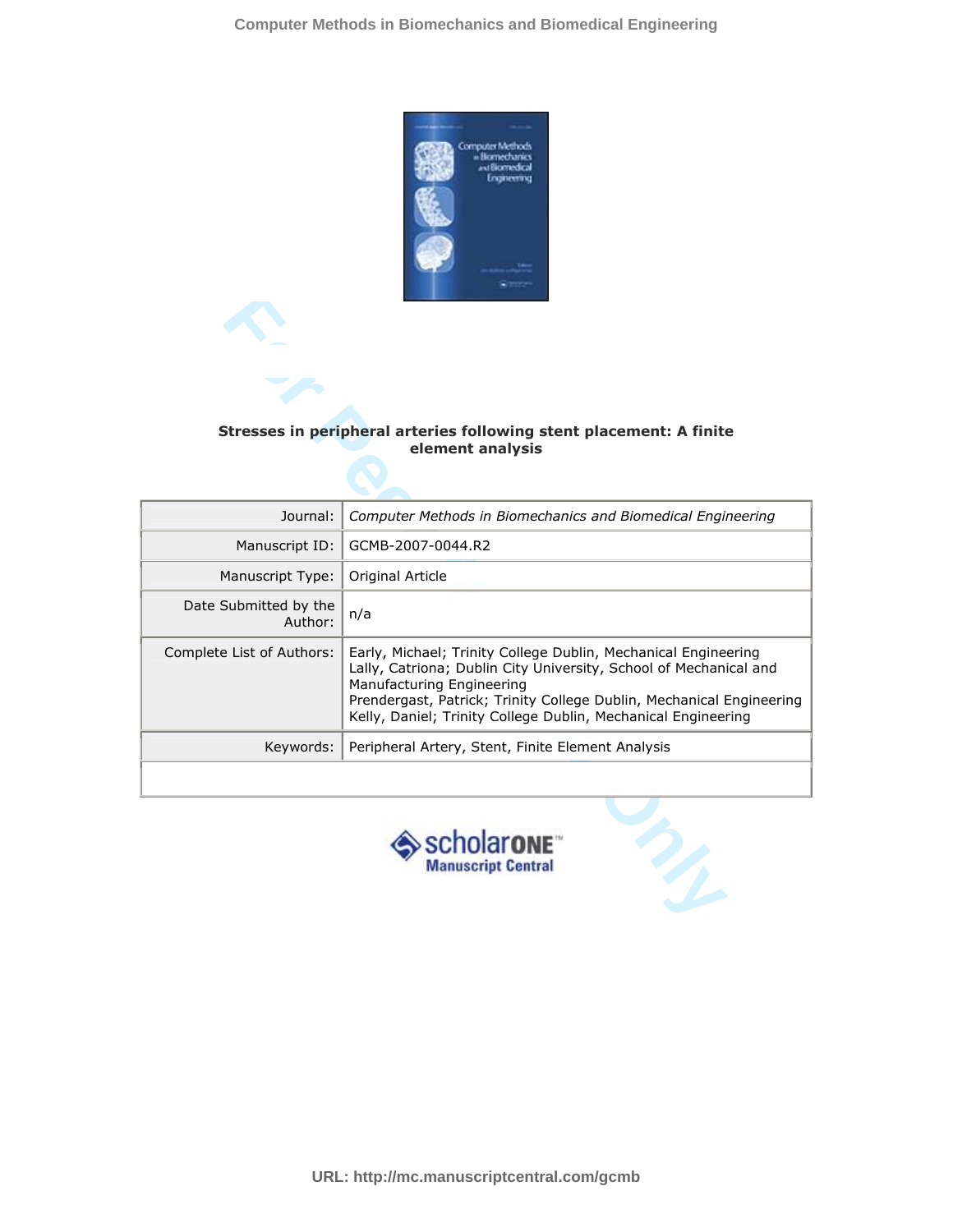*Computational Methods in Biomechanics and Biomedical Engineering* Vol. X, No. X, Month 200X, 000–000

Article type: Research Article

**Stresses in peripheral arteries following stent placement: A finite element analysis** 

Michael Early<sup>a</sup>, Catriona Lally<sup>b</sup>, Patrick J. Prendergast<sup>a</sup> and Daniel J. Kelly<sup>a\*</sup> [where \* denotes corresponding author, see below]

<sup>a</sup>Trinity Centre for Bioengineering, Department of Mechanical and Manufacturing Engineering, Trinity College Dublin, *Dublin 2, Ireland;* 

b *School of Mechanical and Manufacturing Engineering, Dublin City University, Glasnevin, Dublin, Ireland* 

Ina Lally<sup>b</sup>, Patrick J. Prendergast<sup>\*</sup> and Daniel J. Kelly<sup>\*</sup> [where \* denotes comparently, Department of Mechanical and Manufacturing Engineering, Dublin City University, Glasnevin, Du and Manufacturing Engineering, Dubl The success of stents to restore blood flow in atherosclerotic peripheral arteries is low relative to coronary arteries. It has been shown that joint flexion induces a mechanical environment that makes stent placement in these arteries highly incompatible, and damage and destruction of stents has been recorded. However, the effect of this environment on the stresses in the arteries is unknown. It is hypothesised that the stresses induced in arteries as a result of this mechanical environment could be sufficient to explain the relatively low success rates. To investigate this hypothesis, a finite element model of the stent-artery interaction was developed. Following stent expansion, bending was simulated by applying a displacement boundary condition to the artery. It is found that high stresses occur at the proximal/distal ends of the stent. As stress and vascular injury are hypothesised to cause restenosis, the results presented here suggest that the mechanical environment of peripheral arteries could be the predominant cause of high restenosis rates.

**Keywords***:* peripheral stent; finite element analysis, artery bending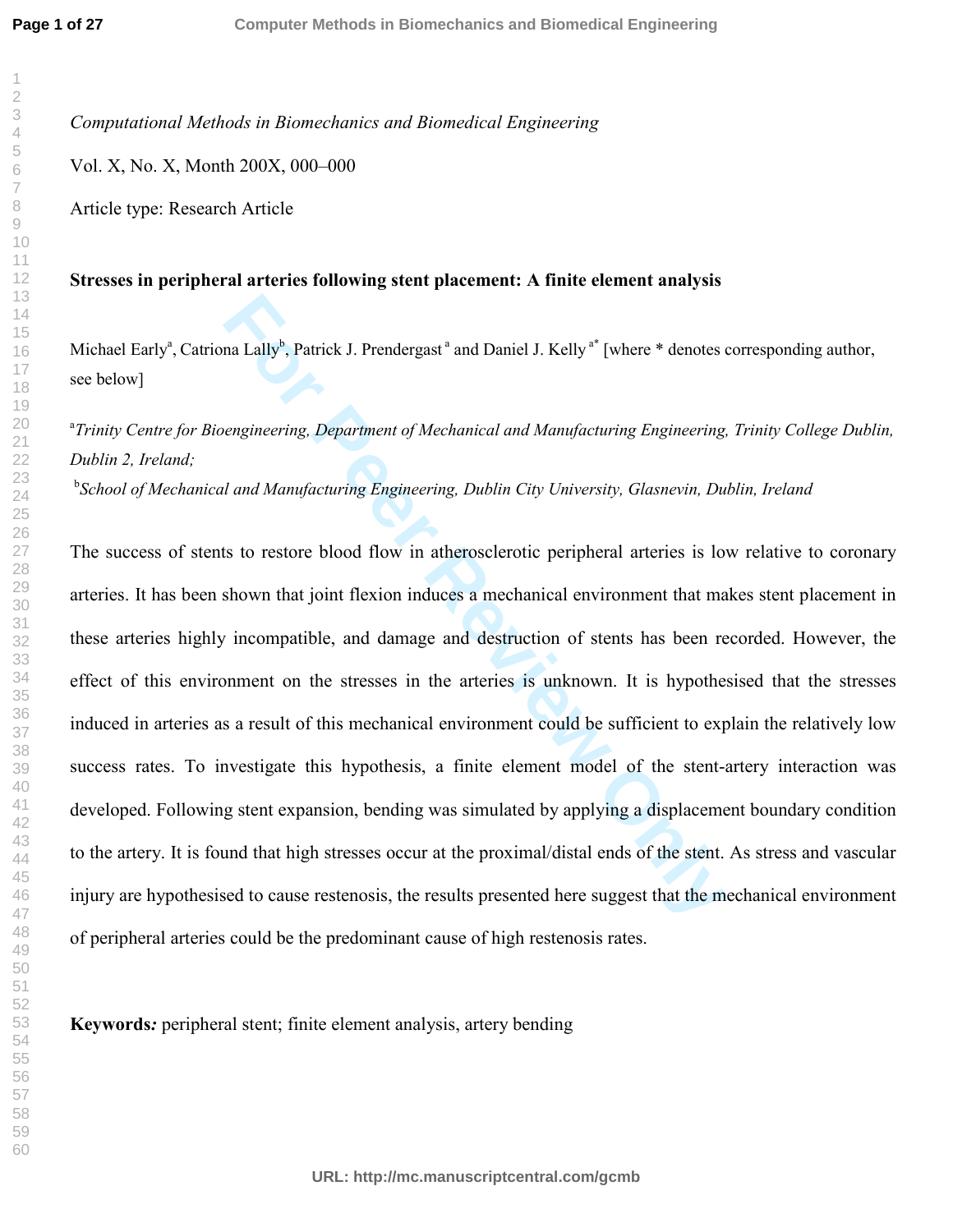Title Page Footnote:

 $\mathcal{L}_\text{max}$  , where  $\mathcal{L}_\text{max}$  , we have the set of  $\mathcal{L}_\text{max}$ 

\*Corresponding author. Email: kellyd9@tcd.ie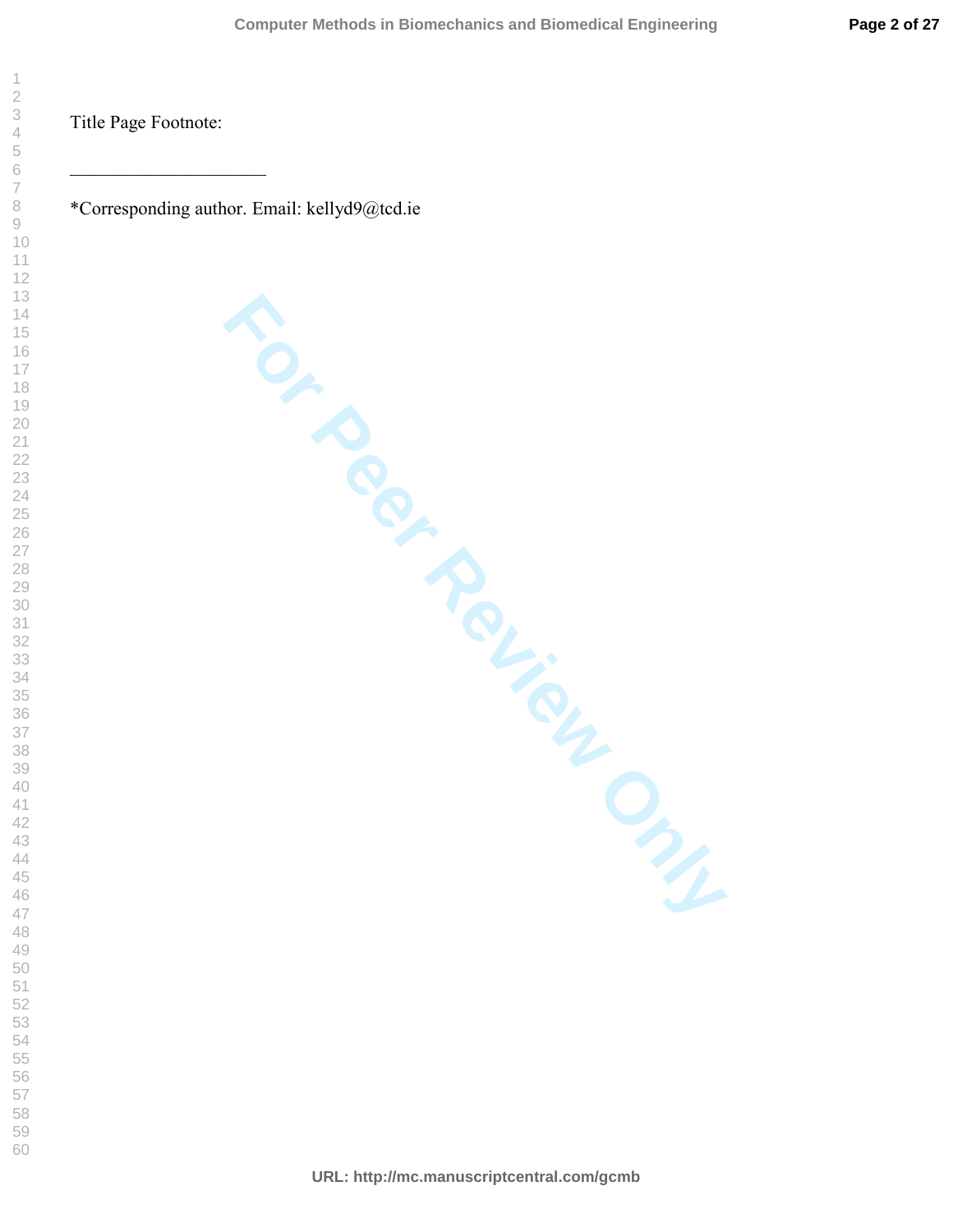## **1. Introduction**

Experimental infaction experience binary restenosis rates of 21.3% for g stents after one year (Menichelli *et al.*, 2007). However, similar teripheral arteries, or arteries outside the heart. It has been show timal hyperp The placement of stents in arteries to relieve blockages caused by atherosclerosis has proved highly successful in coronary arteries. Restenosis rates have been reported at below 10% from six month follow ups for bare metal stents (Jorgensen *et al.*, 2003, Moer *et al.*, 2001), while more recent studies have shown that even patients with acute myocardial infarction experience binary restenosis rates of 21.3% for bare metal stents and 9.3% for drug eluting stents after one year (Menichelli *et al.*, 2007). However, similar treatments have proved less successful in peripheral arteries, or arteries outside the heart. It has been shown that the iliac artery experiences more intimal hyperplasia than the coronary artery, but with less subsequent restenosis in porcine tests. The differences in restenosis rates between the two types of artery are not statistically significant (Krueger *et al.*, 2006). Distal to the iliac arteries, the differences in restenosis rates between peripheral and coronary arteries is more evident. The superficial femoral artery, for example, has long-term patency rates that are reported to vary between 8 and 89% (Matsi *et al.*, 1995, Mukherjee *et al.*, 2001). Strecker *et al* report 2 year patency rates of 51%, reducing to 48% after 3 years (Strecker *et al.*, 1997). The use of more flexible selfexpanding nitinol (shape memory alloy) stents has improved performances somewhat, but binary restenosis is still reported to be 24% at 6 months (compared with 44% for PTA alone) (Schillinger *et al.*, 2006). Stent fracture has also been reported in case studies (Babalik *et al.*, 2003, Solis *et al.*, 2006), while a broader study showed a stent fracture rate of 24.5% in peripheral arteries at a mean follow up of 10 months (Scheinert *et al.*, 2005). While almost half of the fractures were classified as minor (single strut fracture), a quarter were major (complete separation of stent segments) and a strong correlation was shown between stent fracture and restenosis. Primary patency rates at 12 months were 84.3% without stent fracture and 41.1% where stent fracture occurred. This study also showed the importance of stent design and the number of stents implanted in fracture rates, as well as demonstrating that fracture is more likely in longer stented lesions. The latter finding is supported by Strecker *et al* (Strecker *et al.*, 1997), who showed that restenosis rates are higher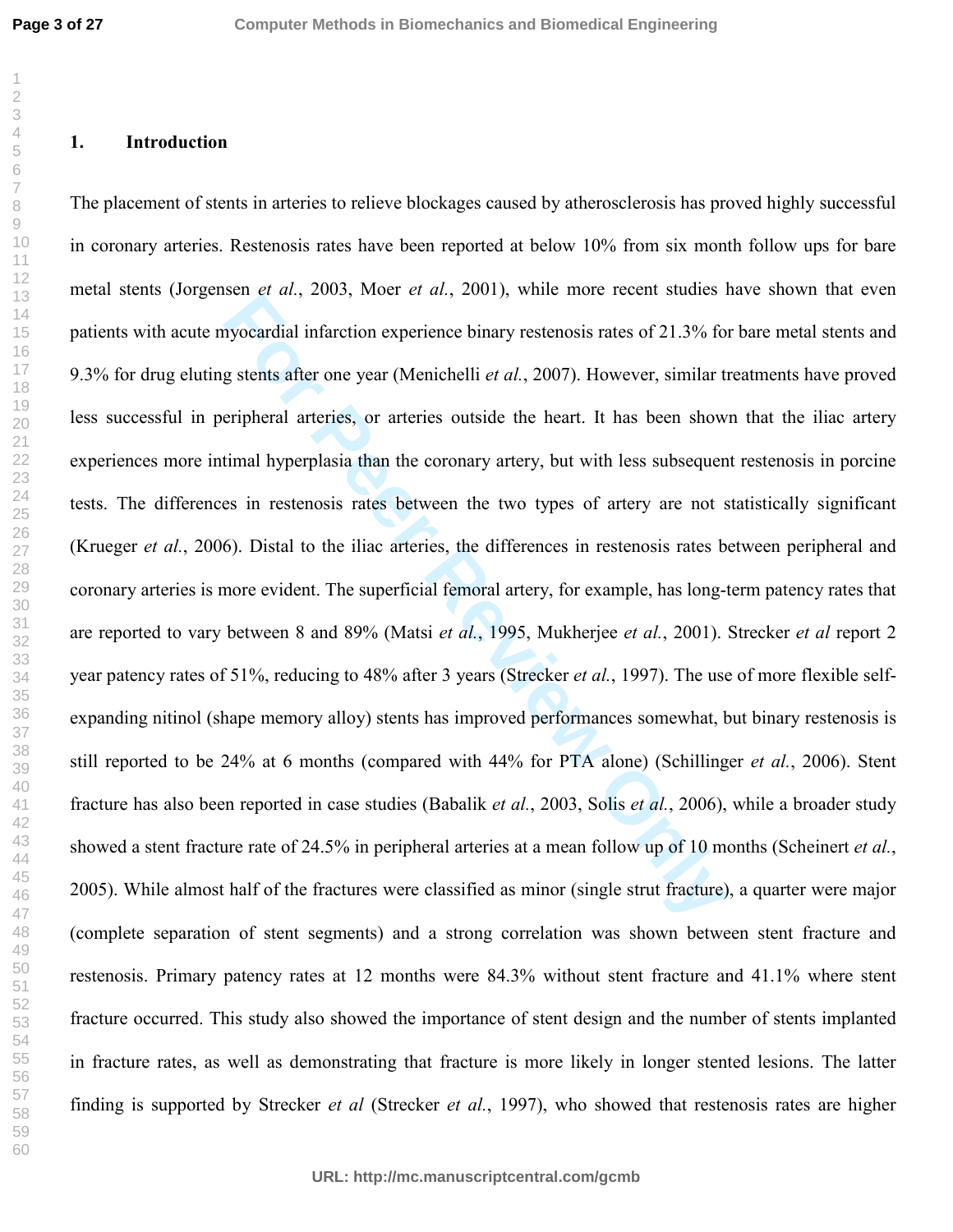where longer stents are used. There is little data available for popliteal and tibial angioplasty and stenting procedures, though it has been reported that high initial success rates are followed by poor long-term results (Mukherjee *et al* 2001). It is reported that femoropopliteal arteries, as well as being more susceptible to restenosis, account for 50% of peripheral obstructive lesions (Solis *et al.*, 2006).

relatively high failure rates of stents placed in the femoral and po<br>wever there are a number of known differences between coronary<br>explain the variation in success rates; the first is size. Stents im<br>less than 4mm in diam The reasons for the relatively high failure rates of stents placed in the femoral and popliteal arteries are not fully understood. However there are a number of known differences between coronary and peripheral arteries which may help to explain the variation in success rates; the first is size. Stents implanted into coronary arteries are typically less than 4mm in diameter, while stents implanted into peripheral arteries can be up to 10mm in diameter, depending on location. Blockages in peripheral arteries often require the use of longer stents compared with coronary arteries, with single peripheral stents commonly being as long as 80mm. A second potentially important difference is the variation in vessel wall thickness and composition with distance from the heart. Generally, arteries close to the heart are more elastic to allow for volumetric change during pulsatile blood flow, while peripheral arteries are more muscular and do not distend as much. Although coronary arteries, classified as muscular arteries, are an exception to this rule, their composition is still different to peripheral arteries (Martini, 2004). A third key difference between coronary and peripheral arteries in the lower limb is the mechanical environment; both are subject to pulsatile loading cycles but the magnitude and shape of the waveforms can differ. The maximum and minimum pressures are comparable in the coronary and iliac arteries (Mills *et al.*, 1970) whereas other components of loading are quite different. Coronary arteries such as the right coronary artery (RCA) and left anterior descending (LAD) arteries are attached to the myocardium, and as such experience displacements and deformations as the heart beats. The behaviour of an RCA and LAD over two cardiac cycles has been recorded by Ding *et al* (Ding *et al.*, 2000, Ding *et al.*, 2002). Significant displacement, bending and torsion have been reported in both arteries, with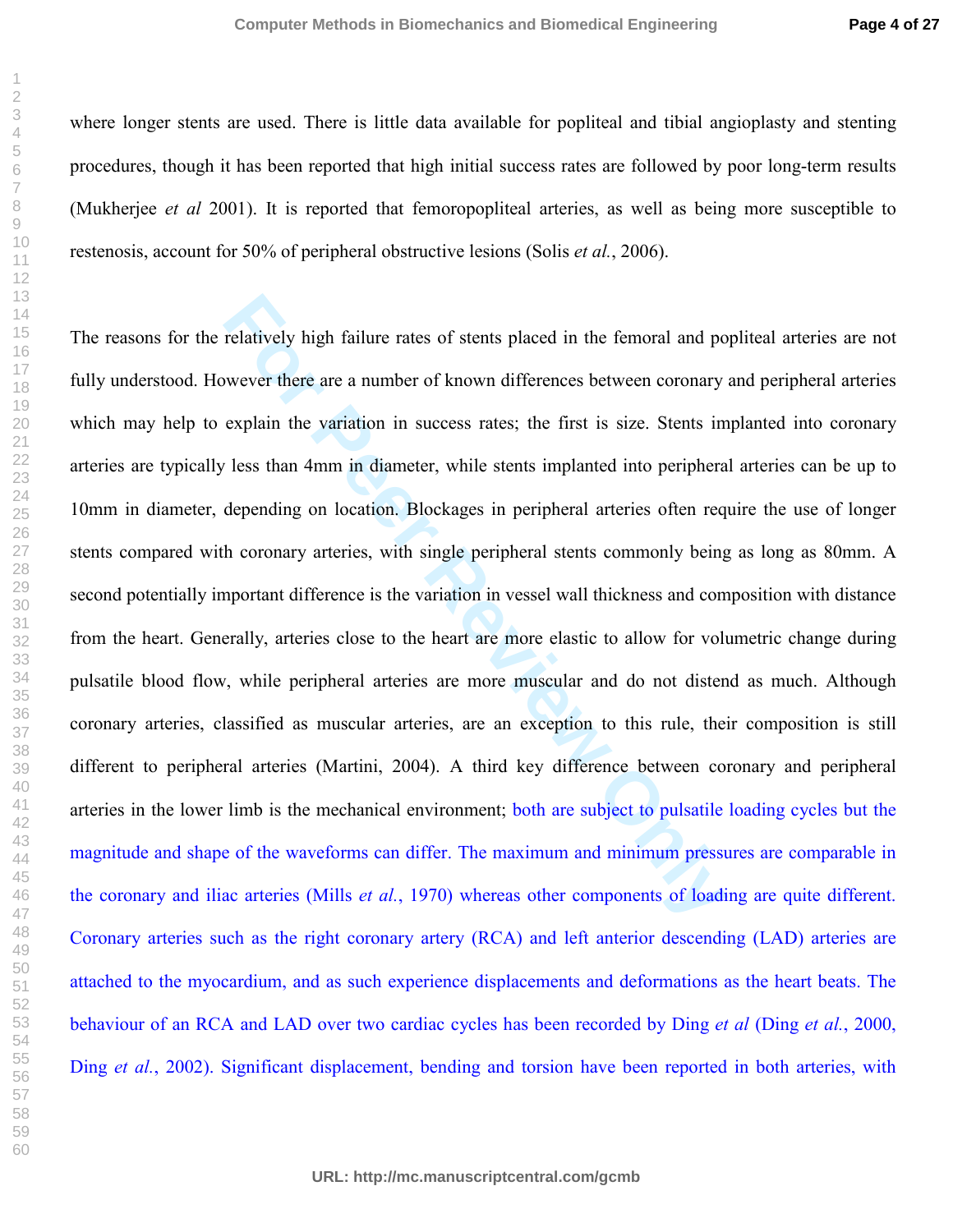**Page 5 of 27**

diseased portions of the arteries exhibiting significantly higher average torsion than normal portions of the same vessel. In general, these arterial motions have been investigated in relation to their influence on vessel deformations and hemodynamics (e.g. Ding *et al.*, 2000, Weydahl *et al.*, 2001, Zeng *et al.*, 2003), in particular wall shear stresses, while less is known about the influence of such motions on arterial stresses post-stenting.

ironment of the peripheral arteries, especially the femoral, poplites<br>movement. Flexion of the knee, for example, can cause occlusion<br>even in healthy patients (Hoffmann *et al.*, 1997). This is because<br>ect in the artery. The mechanical environment of the peripheral arteries, especially the femoral, popliteal and tibial arteries is influenced by joint movement. Flexion of the knee, for example, can cause occlusion of the popliteal artery due to compression even in healthy patients (Hoffmann *et al.*, 1997). This is because flexion of the knee causes a bending effect in the artery. Bending of arteries typically occurs about a hinge point, which has been defined as the "first curve in the peripheral artery in an acute angle towards the femur that appeared during knee flexion" (Diaz *et al.*, 2004). The concept of a hinge point was first introduced by Duda et al (Duda *et al.*, 2002), who suggested that vessel movement and compression might introduce and develop hinge points in stented arteries. This is expanded upon by Diaz et al (Diaz *et al.*, 2004), who specified the location of hinge points in popliteal arteries affected by PAD and related their formation to knee flexion of up to 100°. While the dynamics of the femoral and popliteal artery segments have not been documented in the same manner as coronary arteries, inspection of angiograms during knee flexion (Diaz *et al.*, 2004, Duerig *et al.*, 2002) suggests greater bending compared with the coronary arteries. The extreme mechanical environment experienced by stents in the popliteal and distal femoral arteries due to joint flexion is documented by Kroger *et al*. (Kroger *et al.*, 2004) and Solis *et al* (Solis *et al.*, 2006). These reviews illustrate how stents are bent by knee flexion, in some cases leading to mechanical failure of the stent. Rosenfield *et al* (Rosenfield *et al.*, 1997) also identify stent compression as the mechanism for restenosis in the superficial femoral artery, although the cause of compression is not identified.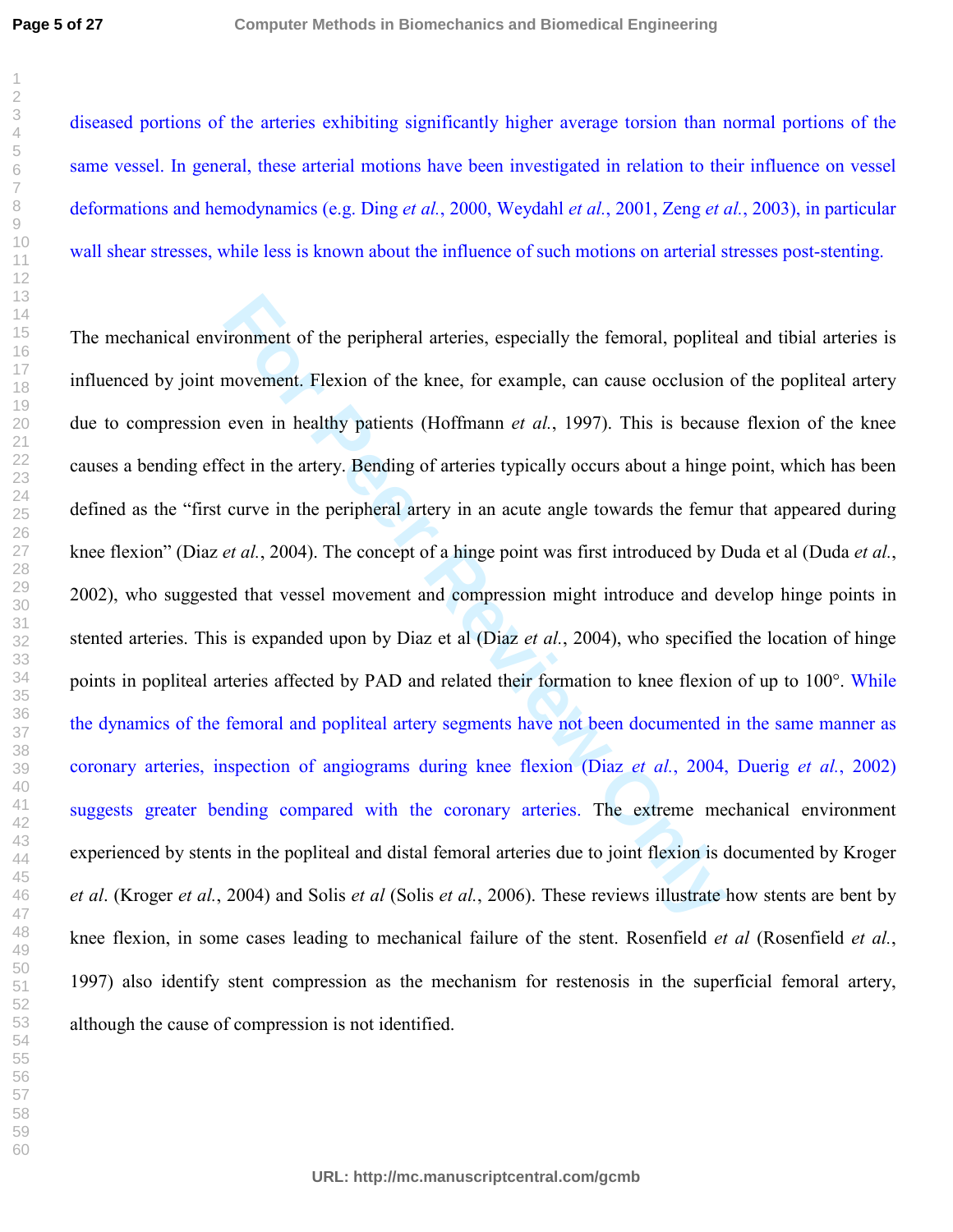betties, over expansion of stent (Bailyk, 2006) and possibly bend<br>ad has proved extremely useful in modelling the mechanics of stent<br>tions and it has been demonstrated that finite element modelling i<br>ributions (Takashima It has been hypothesised that rates of restenosis are related to damage, or injury, in the artery following stent deployment (Schwartz, 1994). Therefore, it can be said that stents which reduce the stress in the arterial wall are less likely to induce restenosis, while factors that increase stress in the artery are likely to promote restenosis. These factors include stent design (Bedoya *et al.*, 2006, Lally *et al.*, 2005, Prendergast *et al.*, 2003), material properties, over expansion of stent (Ballyk, 2006) and possibly bending of the vessel. The finite element method has proved extremely useful in modelling the mechanics of stent expansion and stentplaque-artery interactions and it has been demonstrated that finite element modelling is useful for analysing stent/wall stress distributions (Takashima *et al.*, 2007). Stent expansion has been modelled using a number of different approaches, including the expansion of the artery beyond the diameter of the stent and subsequent removal of pressure (Lally *et al.*, 2005), application of pressure directly to the internal faces of the stent (Chua *et al.*, 2002, Holzapfel *et al.*, 2005, Migliavacca *et al.*, 2005), and explicit but simplified cylindrical balloon models that use various material models to simulate the changing stiffness of the balloon as it unfolds (Chua *et al.*, 2003, Chua *et al.*, 2004, Gay *et al.*, 2006, Wang *et al.*, 2006). Only recently has the interaction between a folded balloon and stent been modelled (De Beule, 2006, Laroche *et al.*, 2006).

To date, the majority of studies investigating stent-artery interactions have focused on coronary vessels. While the principle of expanding a stent in a peripheral artery is similar, the mechanical environment within peripheral arteries is different to that within coronary arteries due to greater vessel bending caused by joint flexion. It is hypothesised that repetitive joint motion following stenting in peripheral arteries induces excessively high stresses in arterial walls, thereby increasing vessel damage and subsequently promoting restenosis. To test this hypothesis, a finite element model of a stent within a peripheral artery was developed. The stent was expanded in the artery, after which a bending boundary condition was applied. The percentage of tissue volumes within specified stress ranges can then be determined before and after arterial bending. If it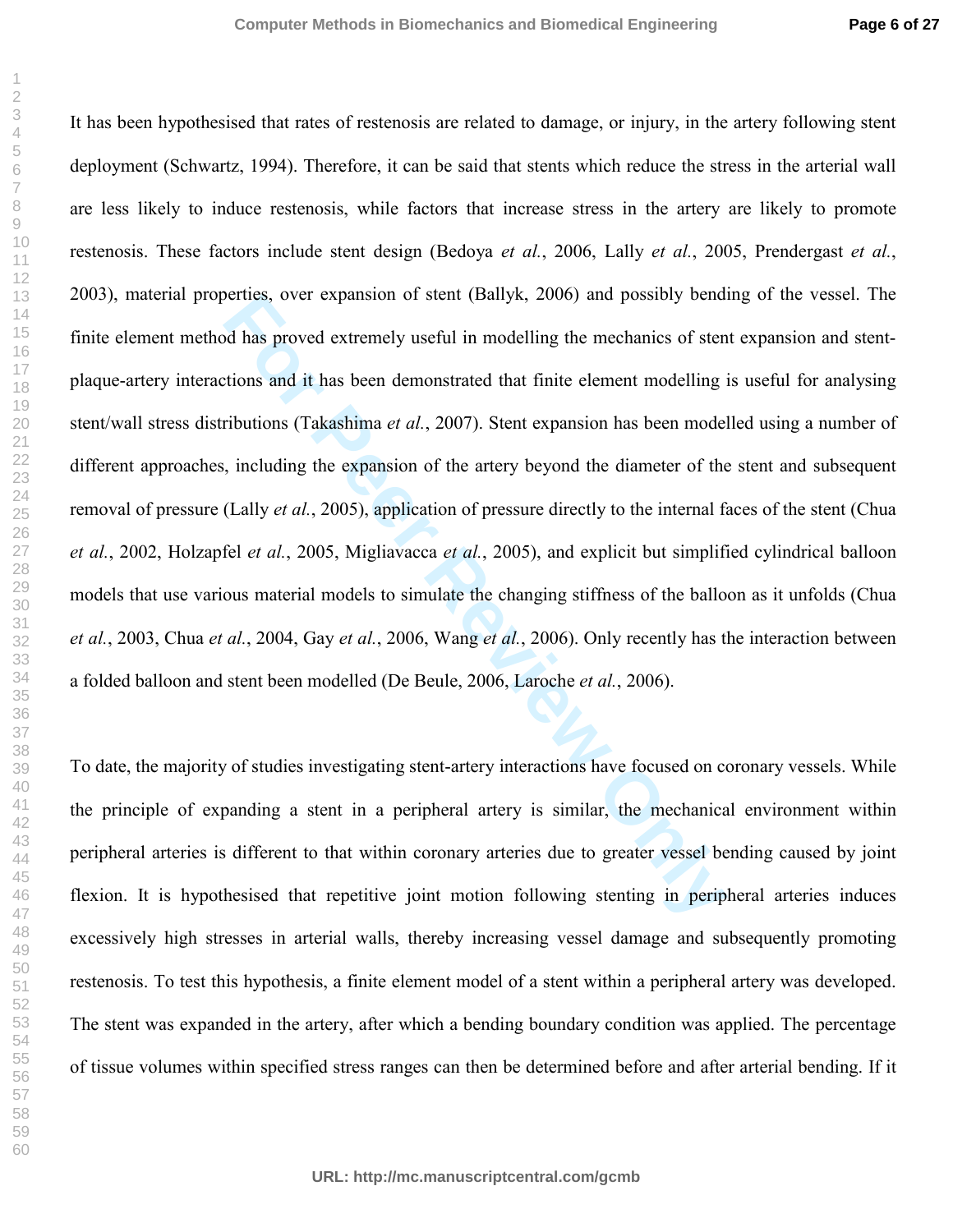is shown that bending the artery significantly increases its stress state, then it can be said that this bending could be responsible for higher rates of restenosis in peripheral arteries. In addition, the stresses in the stent due to cyclic loading will be investigated.

#### **2. Materials and methods**

# *2.1 Model Geometry*

**For Exercise 2018**<br>**For Perry**<br>**For Formal State State Exercise 2019**<br>**For Formal State Exercise 2019**<br>**For Formal State Exercise 2019**<br>**For Formal State Exercise 3019**<br>**For Formal State Exercise 31**<br>**For Perry Was modell** The geometry of the stent modelled is based on a Palmaz design. In its unexpanded state, the stent is 20mm in length and has an outer diameter of 3mm, with a wall thickness of 0.1 mm. The artery is modelled as having a length of 40mm, a diameter of 10 mm (Radegran *et al.*, 2000) and a thickness of 1 mm (Learoyd *et al.*, 1966). The plaque within the artery was modelled as a uniform hollow cylinder, with a thickness following predilation by balloon angioplasty of 0.5 mm and a length of 14.4 mm. The plaque is 5.6 mm shorter than the unexpanded stent, see Fig. 1. A further reduction in computational time was achieved by taking advantage of symmetry and using a one quarter model of the system with symmetrical boundary conditions applied.

# *2.2 Material models*

The material for the stent was simplified as a bi-linear elasto-plastic model based on micro specimens of 316L stainless steel (Wiersma *et al.*, 2006), with a Young's modulus of 188 GPa, and a tangent modulus of 0.513 GPa. The materials for the artery and the stenotic plaque were hyperelastic models described by a Mooney-Rivlin model, given generally as

$$
W(I_1, I_2, I_3) = \sum_{i,j,k=0}^{\infty} a_{ijk} (I_1 - 3)^m (I_2 - 3)^n (I_3 - 3)^0
$$
\n(1)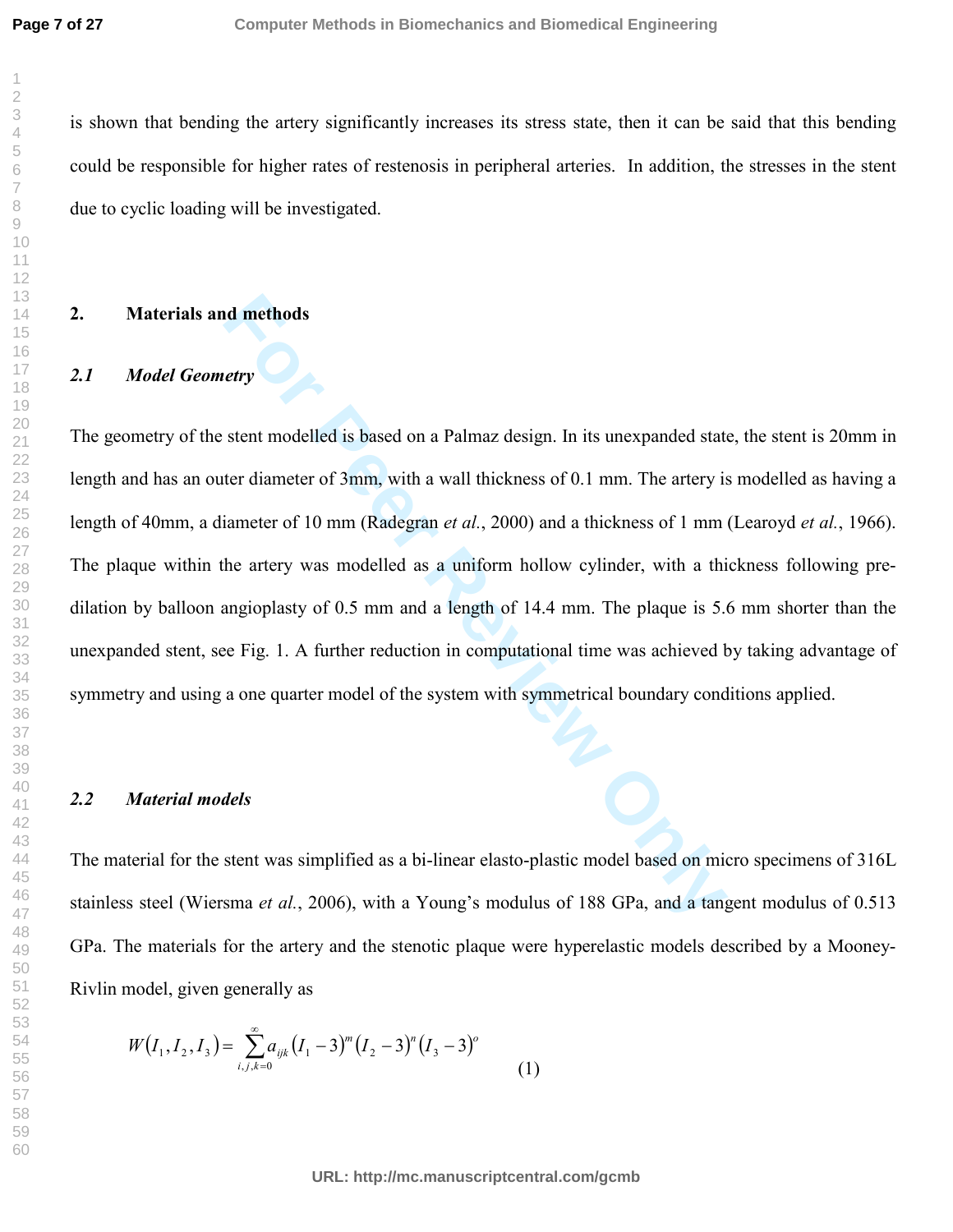The specific form of this equation used here is:

$$
W = a_{10}(I_1 - 3) + a_{01}(I_2 - 3) + a_{20}(I_1 - 3)^2 + a_{11}(I_1 - 3)(I_2 - 3) + a_{30}(I_1 - 3)^3,
$$
 (2)

where the strain invariants,  $I_1$ ,  $I_2$  and  $I_3$  are functions of the principal stretches,  $\lambda_1$ ,  $\lambda_2$  and  $\lambda_3$  as follows:

$$
I_1 = \lambda_1^2 + \lambda_2^2 + \lambda_3^2
$$
  
\n
$$
I_2 = \lambda_1^2 \lambda_2^2 + \lambda_1^2 \lambda_3^2 + \lambda_2^2 \lambda_3^2
$$
  
\n
$$
I_3 = \lambda_1^2 \lambda_2^2 \lambda_3^2
$$
 (3)

The parameters,  $a_{ijk}$ , are taken from Lally *et al* (Lally *et al.*, 2005).

Three dimensional, eight-node, first order isoparametric elements (Marc type 7) were used for the stent. Ninenode, first order isoparametric elements (Marc type 84) with mixed (full and Herrmann) formulation were used for the artery and the plaque, due to the ability to incorporate Mooney-Rivlin material models with this type of element.

(3)<br>are taken from Lally *et al* (Lally *et al.*, 2005).<br><br>eight-node, first order isoparametric elements (Marc type 7) were us<br>parametric elements (Marc type 84) with mixed (full and Herrmand the plaque, due to the abilit Frictionless contact was assumed throughout, except for the plaque and artery, which were bonded together. A mesh density study was carried out to ensure that the mesh used was sufficiently refined by increasing the number of elements in the artery from 24,000 to 100,000 and 192,000 and analysing the stresses. It was found that peak Von Mises stresses varied by less than 2%, while stress distribution graphs showed volume changes of less than 1% within each specified stress range.

## *2.3 Boundary Conditions*

To reduce the computational cost of modelling the interaction of the stent, balloon, plaque and artery, it was decided to simplify the modelling of the expansion process. This was achieved by applying pressure directly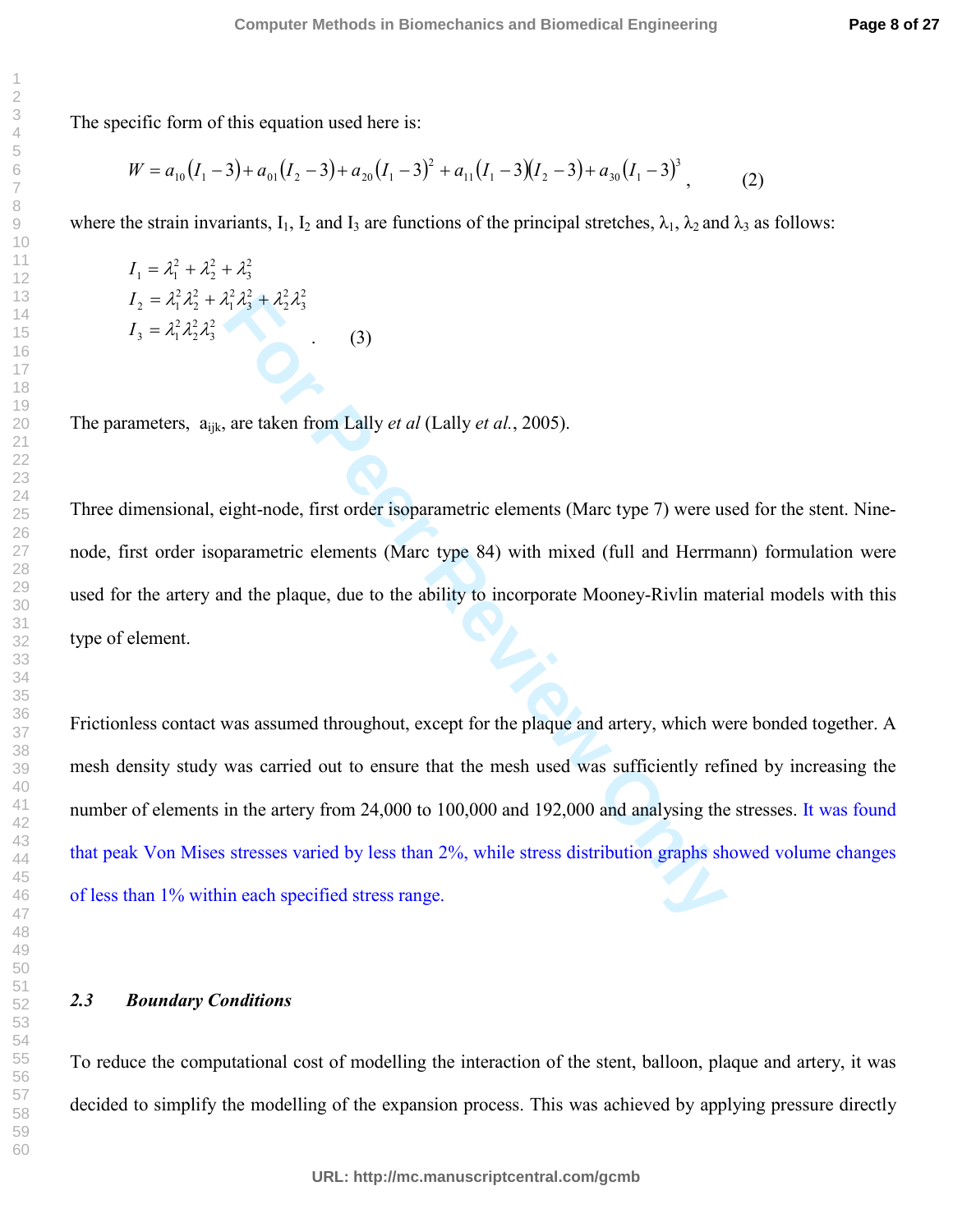**Page 9 of 27**

to the inside faces of the stent elements without modelling a balloon. However, due to the closed cell design of the stent, the finite element model predicted expansion of the extremities at a far greater rate than the centre of the model, leading to incomplete expansion of the stent. This 'flaring' or 'dog-boning' affect is characterised in various ways and reported to different degrees in the literature (Chua *et al.*, 2002, Liang *et al.*, 2005, Migliavacca *et al.*, 2005, Wang *et al.*, 2006), though full expansion of the stent occurs. To simulate the constraint of the balloon, which generally prevents the stent from expanding beyond the specified diameter of the balloon, spring elements were incorporated into the model (see Fig. 1b  $\&c$ ).

*Fal.*, 2005, wang *et al.*, 2006), though run expansion or the stent to<br>boon, which generally prevents the stent from expanding beyond the<br>lements were incorporated into the model (see Fig. 1b & c).<br>multi-linear stiffness The springs had a multi-linear stiffness; the stiffness was very low (0.1 N/m) until the stent reached its nominal diameter, at which stage the stiffness increased sharply to 1,000N/m to prevent further expansion of the stent beyond the diameter of the balloon. These springs were attached to nodes along the centre-line of the stent geometry which were constrained in the radial direction and tied longitudinally to nodes on the stent to allow for foreshortening. Using this approach, it is assumed that the stent was expanded using a noncompliant balloon. For the purpose of this investigation, the bending of the artery was modelled as a simple three-point bending, similar to standard tests carried out to examine the flexibility of stents (Ormiston *et al.*, 2000). This was simulated by expanding the stent in the artery, allowing recoil by removing the pressure, and applying a fixed displacement of 10mm to the distal end of the artery, see Fig. 2. Accounting for symmetry, this is similar to three point bending. This test was run using models of the artery with and without the presence of atherosclerotic plaque. To quantify the stresses in the arterial wall following expansion, recoil and bending, the volumes of stress within particular stress ranges were analysed. This was undertaken by assigning a single stress value to each element, which was defined as the average Von Mises stress within the element. The percentage volume within defined stress ranges was calculated from these results.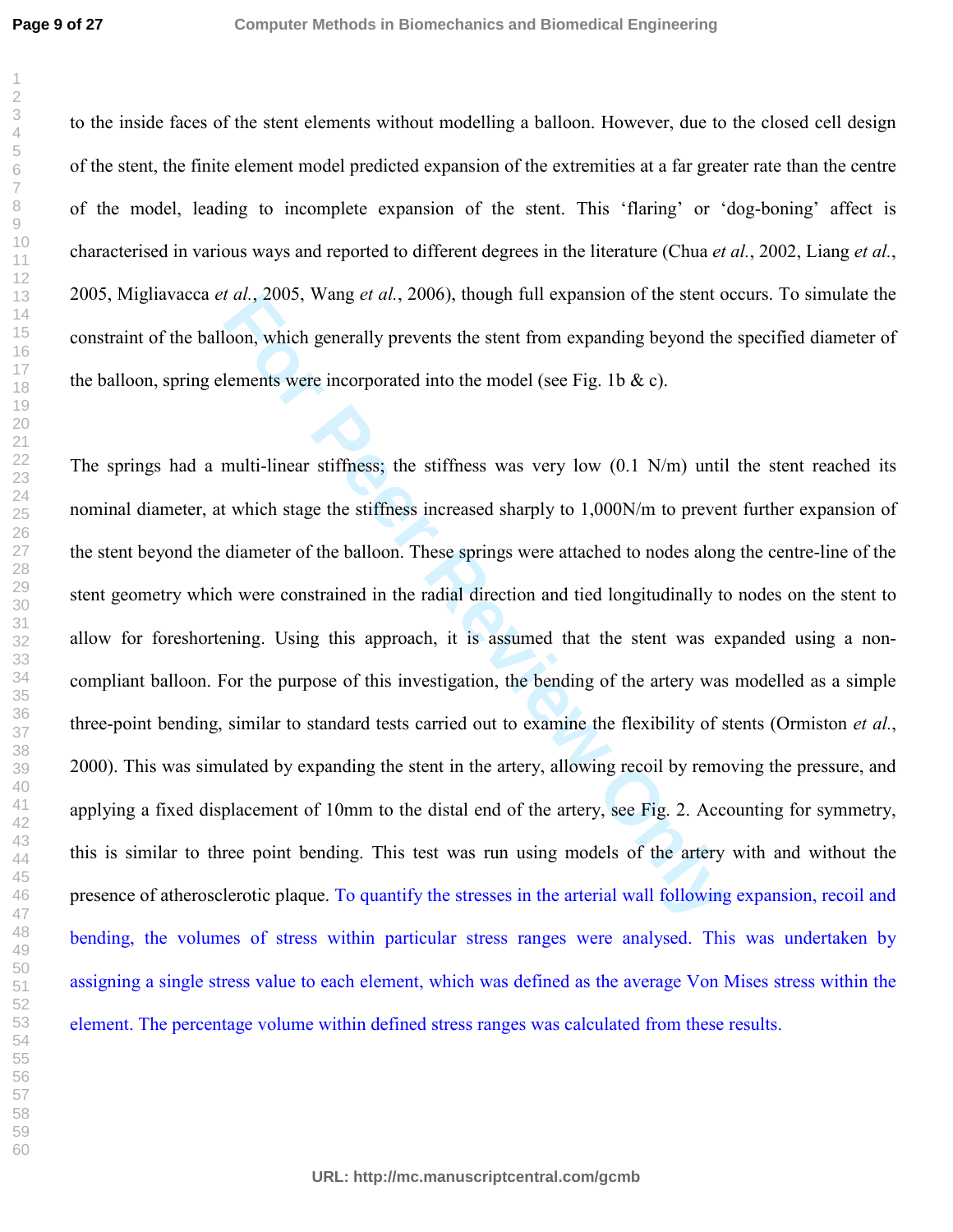## **3. Results**

### *3.1 Expansion*

The result of stent expansion using internal pressure and constraint with spring elements was initial flaring of the stent, with the extremities expanding at a greater rate than the centre, followed by full expansion. This initial flaring causes the crowns at the end of the stent to dig in to, or pinch, the artery wall at an angle (Fig.

3).

Flaring, or dog-boning, is defined by Wang *et al* (Wang *et al.*, 2006) as

$$
Dogboning = \frac{D_{Distal} - D_{Central}}{D_{Central}} \times 100\%
$$
\n(4)

the crowns at the end of the stent to dig in to, or pinch, the artery<br>the crowns at the end of the stent to dig in to, or pinch, the artery<br>mag, is defined by Wang *et al* (Wang *et al.*, 2006) as<br> $\frac{D_{D_{\text{thermal}}} - D_{\text{Cermoul}}}{$ Where  $D_{\text{distal}}$  is the diameter at the end of the stent and  $D_{\text{central}}$  is the diameter at the centre of the stent. Using this formula, it was predicted that dog-boning reached a peak value of 52% when 24% of the expansion process is completed.

Following stent expansion, almost the entire artery is defined as being within a stress range of 0-0.2 MPa, with or without the presence of plaque (Fig. 4  $\&$  5). In the model with plaque present, there is a very small  $( $0.15\%$ ) percentage of the artery volume with a Von Mises stress greater than 0.5 MPa. When the plaque is$ not present, there are again small amounts at 0.5 MPa or greater, but also slightly larger volumes (1.5%) at greater than 0.9 MPa, see Fig. 5.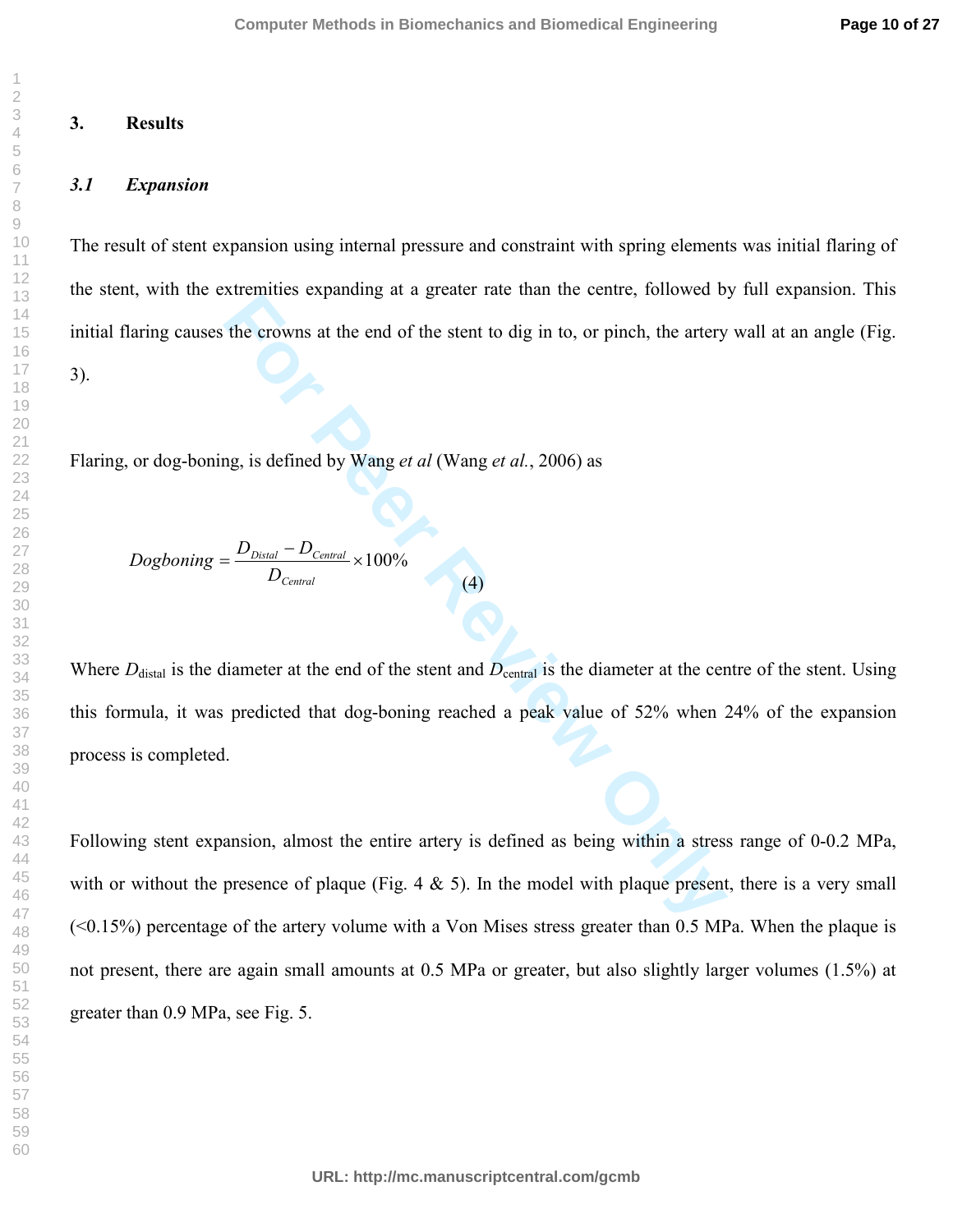# *3.2 Recoil*

Recoil of the stent (the decrease in diameter of the expanded stent once the pressure is removed caused by elastic recovery) results in a reduction in stress in the artery wall. In the model with a plaque, 99.7% of the artery is in the first stress range of 0-0.1 MPa, see Fig. 4. In the model with no plaque, 98.6% is within the same range. However, small volumes of highly stressed tissue remain even after recoil, with an insignificant reduction in volume within this range, see Fig. 5.

## *3.3 Bending*

stress range of 0-0.1 MPa, see Fig. 4. In the model with no plaquer, small volumes of highly stressed tissue remain even after recoil<br>within this range, see Fig. 5.<br>When this range, see Fig. 5.<br>When the stead of the stead When the artery is bent around the stent, increased tissue stresses are predicted, see Figs. 4 and 5. With a plaque present, the volume of artery at lower stress levels (<0.1MPa) is reduced from 100% after recoil to 30% after bending. The amount of artery within the high stress ranges also increases, with none of the vessel wall above 0.4 MPa before bending and 11.4% within ranges above 0.4 MPa after bending. The trend is similar when no plaque is present in the model, with 98.5% of the artery below 0.2 MPa before bending and 21% at the same level after bending; none of the artery is stressed above 0.4 MPa before bending, 4.9% is following bending (Figs. 4  $\&$  5). The high peak stresses in the artery are located at the distal/proximal end of the stent both before and after bending, see Fig. 6. When the bending boundary condition is removed and the artery is straightened again, the stress states are almost identical to those before the artery is bent, with the peak stress reducing from 320kPa (before bending) to 153kPa when the bending has been removed. As might be expected, the stresses within an unstented artery due to bending are significantly lower than that predicted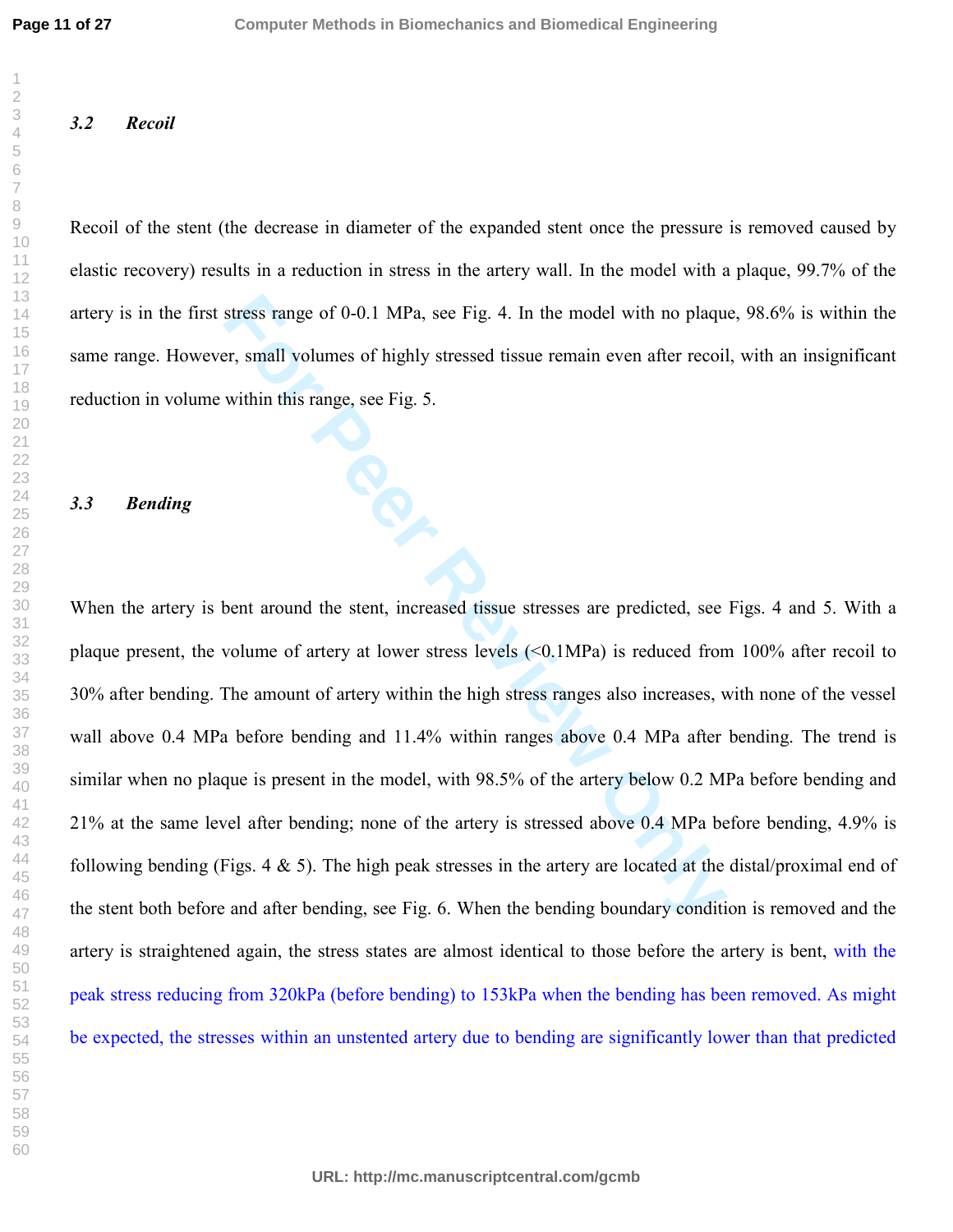in a stented artery, however interestingly they are generally higher than in the unbent stented artery following expansion (see Fig. 6).

#### *3.4 Stress in Stent*

Crimping prior to deployment is not simulated in this model, so it is assumed that the initial stress within the stent is zero. Kröger (Kroger *et al.*, 2004) reported that stent deformation and destruction could result from the mechanical conditions experienced by peripheral stents. This model shows considerable permanent deformation after one cycle and high stresses in the stent, see Fig 7. When bending is applied to the stent, the highest variation in stress occurs close to where two struts are connected, with a peak stress of 376.8 MPa. The stress at this point is 163.2 MPa when bending is not applied, giving a cyclic stress range of 213.6 MPa due to vessel bending.

## **4. Discussion**

Although the difficulties following implantation of stents in peripheral arteries have been documented (Matsi *et al.*, 1995, Mukherjee *et al.*, 2001, Strecker *et al.*, 1997), the reasons for this have never been analysed fully from a biomechanical point of view. The finite element analysis presented in this paper is used to predict the change in stress in the peripheral artery following stenting and bending of the vessel. Bending the artery following stenting significantly increases the stress in the artery with and without a plaque present, with a slightly greater average stress when plaque is present.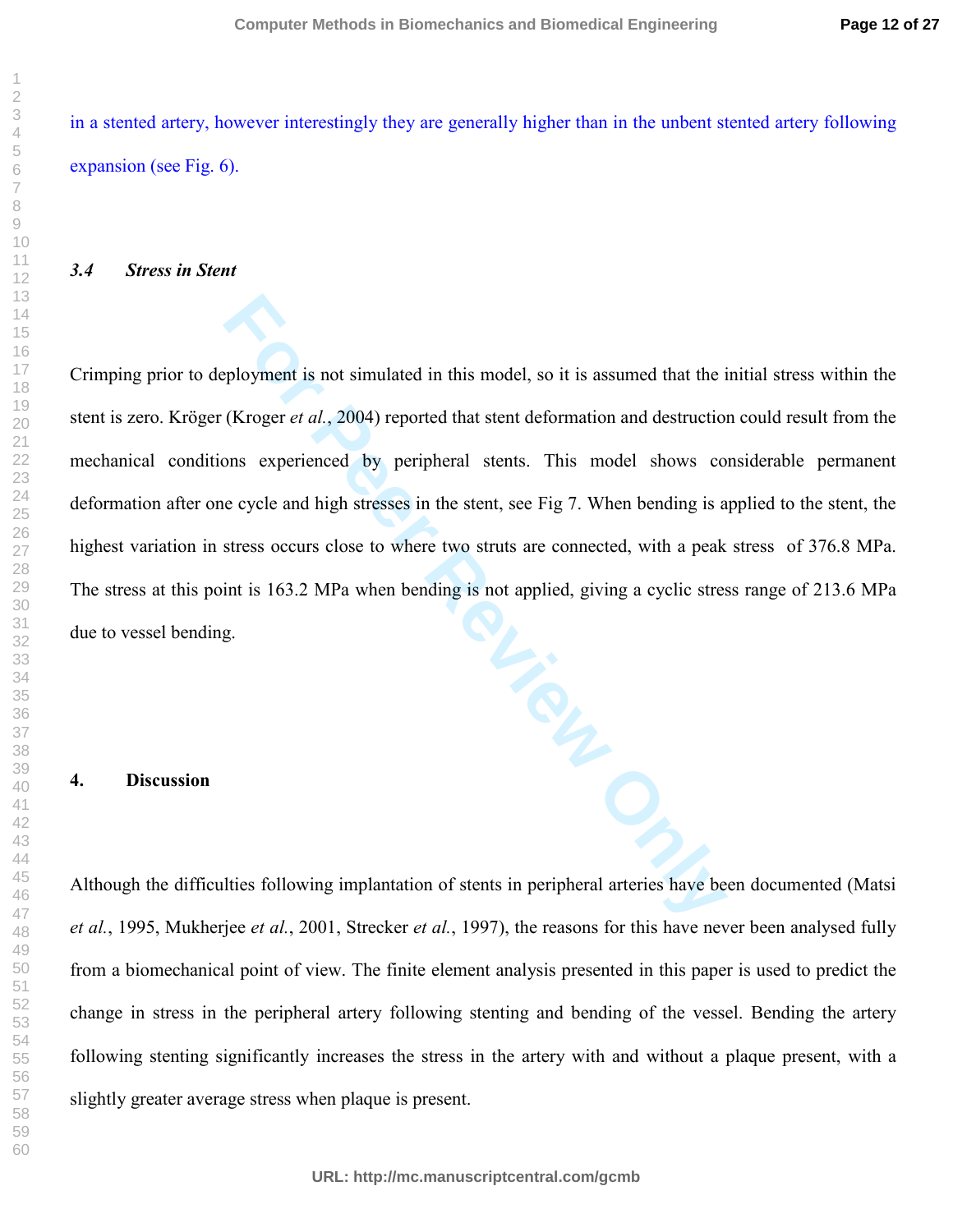with even ingner values, the degree of which depends on stent dest<br>f pressure. During expansion, the flaring affect causes the proxim-<br>parts to impinge on the vessel wall. This occurs at an angle rather<br>xpansion, inducing Flaring, or dog-boning, as defined by Wang *et al* (Wang *et al.*, 2006), reaches a peak value of 52% when 24% of the stent expansion is complete (Fig. 4). While this is higher than that of 43% reported by Wang *et al* (Wang *et al.*, 2006) for stents with an open-cell design, non-uniform balloon expansion can result in extreme cases of dog-boning with even higher values, the degree of which depends on stent design, balloon length and rate of application of pressure. During expansion, the flaring affect causes the proximal/distal crowns of the stent to be the first parts to impinge on the vessel wall. This occurs at an angle rather than parallel as would happen with ideal expansion, inducing high stress. Although almost uniform expansion of the stent ensues once the nominal inflation pressure has been reached, regions of localised high stresses remain (Fig. 6). This is significant as it has been shown that the manner of stent deployment is important in determining injury (Squire, 2000) and acute vascular injury can occur at the ends of stents (Wang *et al.*, 2006). Therefore the stress within the artery during and after expansion, particularly the peak stresses, depend in part on the expansion characteristics of the stent. When the plaque is present in the artery, it acts as a buffer layer, giving a more uniform circumferential and radial stress distribution within the artery during expansion, though the stress values are higher due to greater radial displacement of the artery. As the artery is stretched further radially it is kept further from the stent by the intermediary layer of plaque. This reduces the affect of the stent crowns that induce high stresses at the ends of the stent. There are still areas of high local stress at the same location, however they are of lower magnitude than the unstenosed artery.

In an artery with no plaque present, small volumes of the artery are at high stresses, greater than 0.9 MPa, after the stent is expanded. The areas of high arterial stress during expansion correlate with the ends of the stent impinging upon the artery due to dog-boning. These stresses remain when the pressure is removed and the stent recoils. When the artery is bent, high stresses occur in the artery distal to the stent as well as the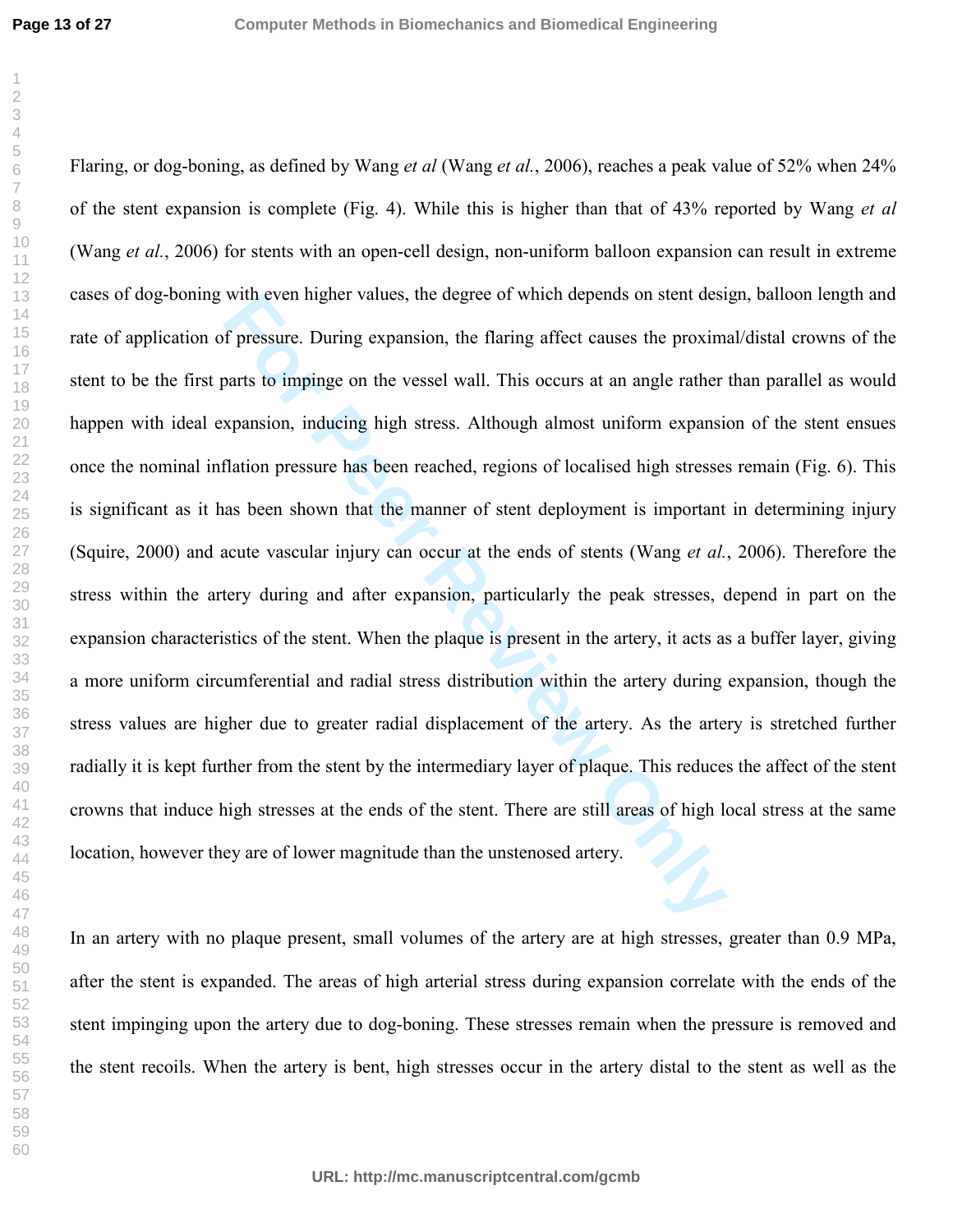region at which the artery is in contact with the stent. High stresses are also predicted in this distal region in an unstented artery following bending (see Fig. 6c). The peak stresses in the stented artery following bending are still located at the end of the stent in line with the location of the stent crowns (see Fig. 6b). This could be attributed to the stent 'anchoring' part of the vessel and therefore inducing a high stretch in the tissue immediately adjacent to the stent during bending.

inform expansion of the stent *in vitro* requires the use of a not<br>Liang *et al* (Liang *et al.*, 2005) showed that using a simplified, cyli<br>e stent to tilt, pinching the artery wall. This is attributed to the plate<br>ovidin The complete and uniform expansion of the stent *in vitro* requires the use of a non-compliant inflation balloon. A study by Liang *et al* (Liang *et al.*, 2005) showed that using a simplified, cylindrical balloon caused the distal ends of the stent to tilt, pinching the artery wall. This is attributed to the plaque being shorter than the stent, and not providing support for the parts of the stent distal to the plaque. While this is suggested as a factor in increasing vascular injury, it can be shown from the result presented here that even if the stent's eventual deployment is uniform, the path taken is still an important factor in determining vessel stresses. Therefore, to reduce arterial stresses, and hence vessel damage, it is important to minimise flaring during expansion.

The slight difference in the stresses in the artery after bending has been applied and after bending has been removed can be attributed to the plastic deformation of the stent following bending. Because the artery and plaque are modelled as being hyperelastic, if no plastic deformation takes place the stress states after bending and re-straightening would be identical. As knee flexion is necessary for locomotion, it can be said that a stented artery will be subject to a cyclic stress with a high stress state following bending caused by knee flexion, and lower stresses during extension. This cycle, could be sufficient to cause restenosis in peripheral arteries following stenting. Any permanent deformation of the stent and incomplete stent apposition (ISA) would be expected to reduce vessel wall support and influence the blood flow through the artery, possibly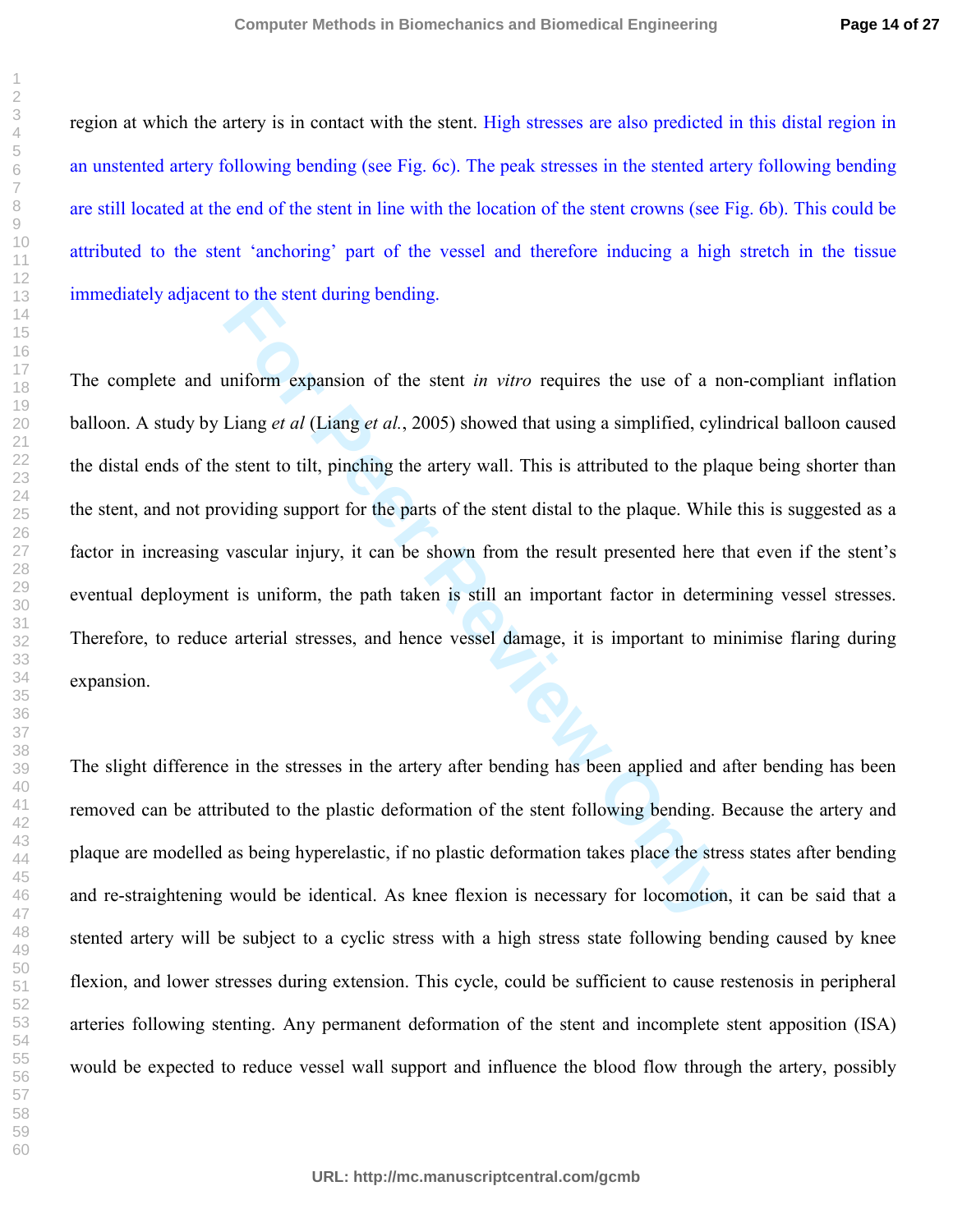causing turbulence. The changing geometry of the vessel, caused by bending of the artery and by the reduced support from the deformed stent could also affect blood flow. The affects of altered fluid dynamics have not been investigated in this paper.

curve for microscopic samples of 316L stainess steel shows that a<br>quired to be within the fatigue limit for a plain specimen with<br>6). Although the stress range calculated for this stent using a bi-lin<br>ses than that requir A S/N (stress/cycle) curve for microscopic samples of 316L stainless steel shows that a stress amplitude less than 420 MPa is required to be within the fatigue limit for a plain specimen with no cracks or notches (Wiersma *et al.*, 2006). Although the stress range calculated for this stent using a bi-linear model shows that the stress range is less than that required for fatigue failure to occur, there are factors which suggest fatigue may be a problem. The effect of a mean stress superimposed onto a cyclic stress on the fatigue characteristics of a material can be accounted for using the Goodman curve/formula as follows:

$$
\Delta \sigma_{\sigma m} = \Delta \sigma_0 \left( 1 - \frac{\sigma_m}{\sigma_{TS}} \right)
$$

(5)

Where  $\Delta \sigma_0$  is the cyclic stress range for failure in *N<sub>f</sub>* cycles under zero mean stress,  $\Delta \sigma_{\sigma m}$  is the same for a mean stress of  $\sigma_m$  and  $\sigma_{TS}$  is the ultimate tensile strength. Values of 420 MPa for the stress range and 600 MPa for  $\sigma_{TS}$  for a required fatigue life of one million cycles were taken (Wiersma et al., 2006). Stresses of 393.75 MPa following bending and 146.25 MPa at the same point before bending give a stress range of 247.5 MPa with a mean stress of 270 MPa. This represents the highest mean stress seen in the stent. The 213.6 MPa stress range predicted by the model is slightly less than the value of 231 MPa required to remain below the fatigue limit, suggesting that the stent will not fail by fatigue. However, this factor of safety is likely to be too low for a stent deployed in the real artery with its more complex shape, loading conditions and plaque geometry.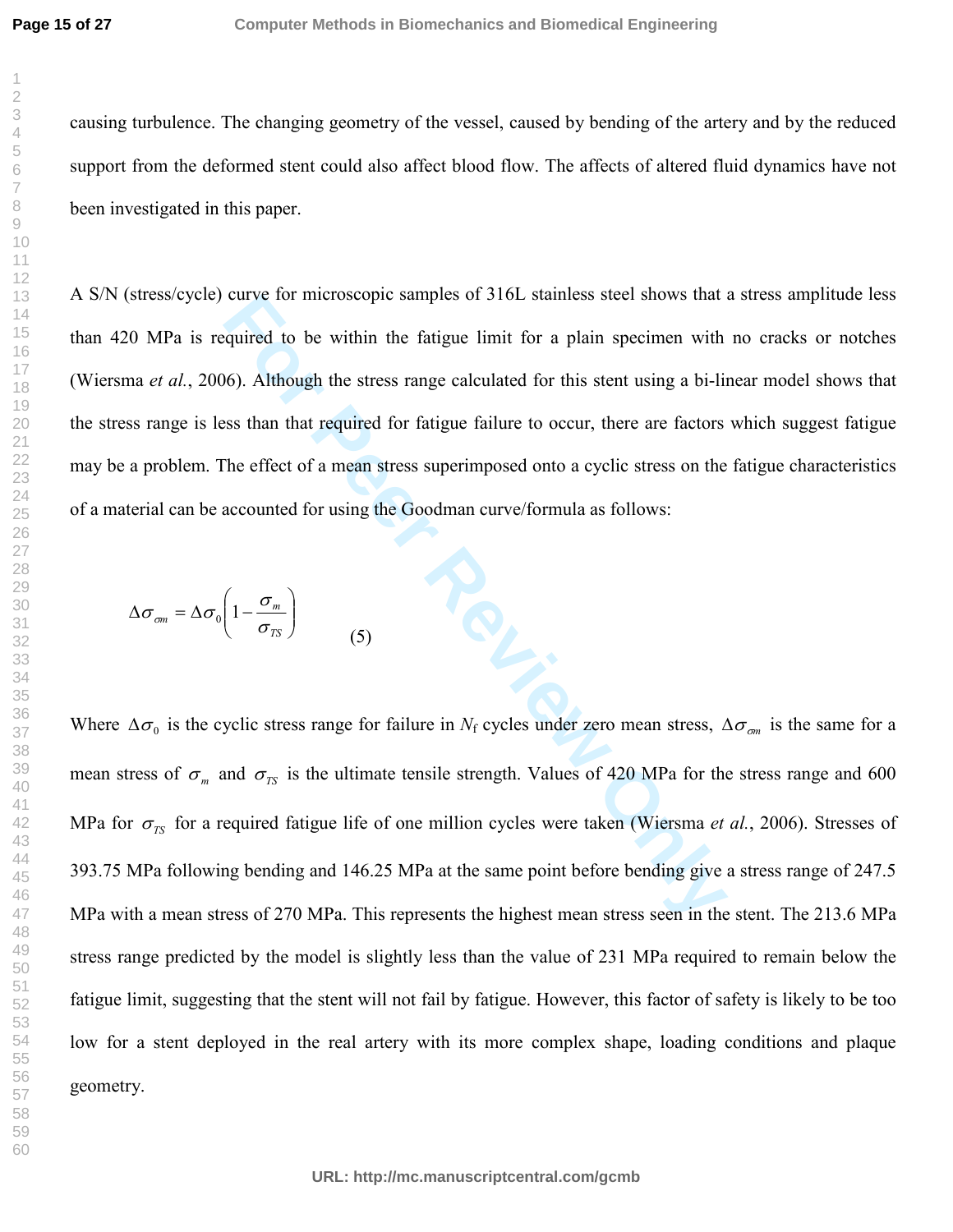> When analysing the results presented here, it is important to consider the assumptions and simplifications that are necessary to model the complex interactions. The arterial model, though suitable for this study, neglects certain aspects of the material behaviour of such tissues (Holzapfel *et al.*, 2000, Holzapfel *et al.*, 2005). There is no curvature along the longitudinal axis of the vessel, and symmetry is assumed. The plaque and artery are modelled as homogenous and isotropic materials. In reality, vessel deformations are complex three dimensional phenomena, rather that simple bending in one plane. In our model the artery is not pre-stressed, and blood pressure is not applied. Stress relaxation occurs relatively quickly in arteries. This stress relaxation, fatigue of the artery and other time-dependant properties are not studied in this paper. Despite these simplifications, the model is believed to be adequate for the purposes of this study, and is valid for comparative studies.

> Ine longitualizat axis of the vessel, and symmetry is assumed. The<br>genous and isotropic materials. In reality, vessel deformation<br>hena, rather that simple bending in one plane. In our model the arte<br>s not applied. Stress r The affect of the mechanical environment in some peripheral arteries on stents has been documented. This study quantifies the variation in stresses caused by the mechanical factors described by Diaz *et al*. (Diaz *et al.*, 2004) and shows that this alone could account for the complications experienced in the placement of peripheral stents. The slotted tube design of the stent modelled in this paper gives it a flexibility lower than open cell designs and, despite its previous use in peripheral arteries, is not best suited for placement in an environment where bending will occur. It would be expected that more flexible stent designs would reduce arterial stresses due to bending, but may not resolve the problem of permanent deformation. It is proposed that finite element models such as that presented here could prove to be useful tools for comparing peripheral stent designs in terms of flexibility and stress induced in the vessel wall, as well as for testing new and modified designs in order to reduce stress and damage in the artery. The model also supports the idea that stents should be designed specifically for use in arteries that are subject to significant amounts of bending.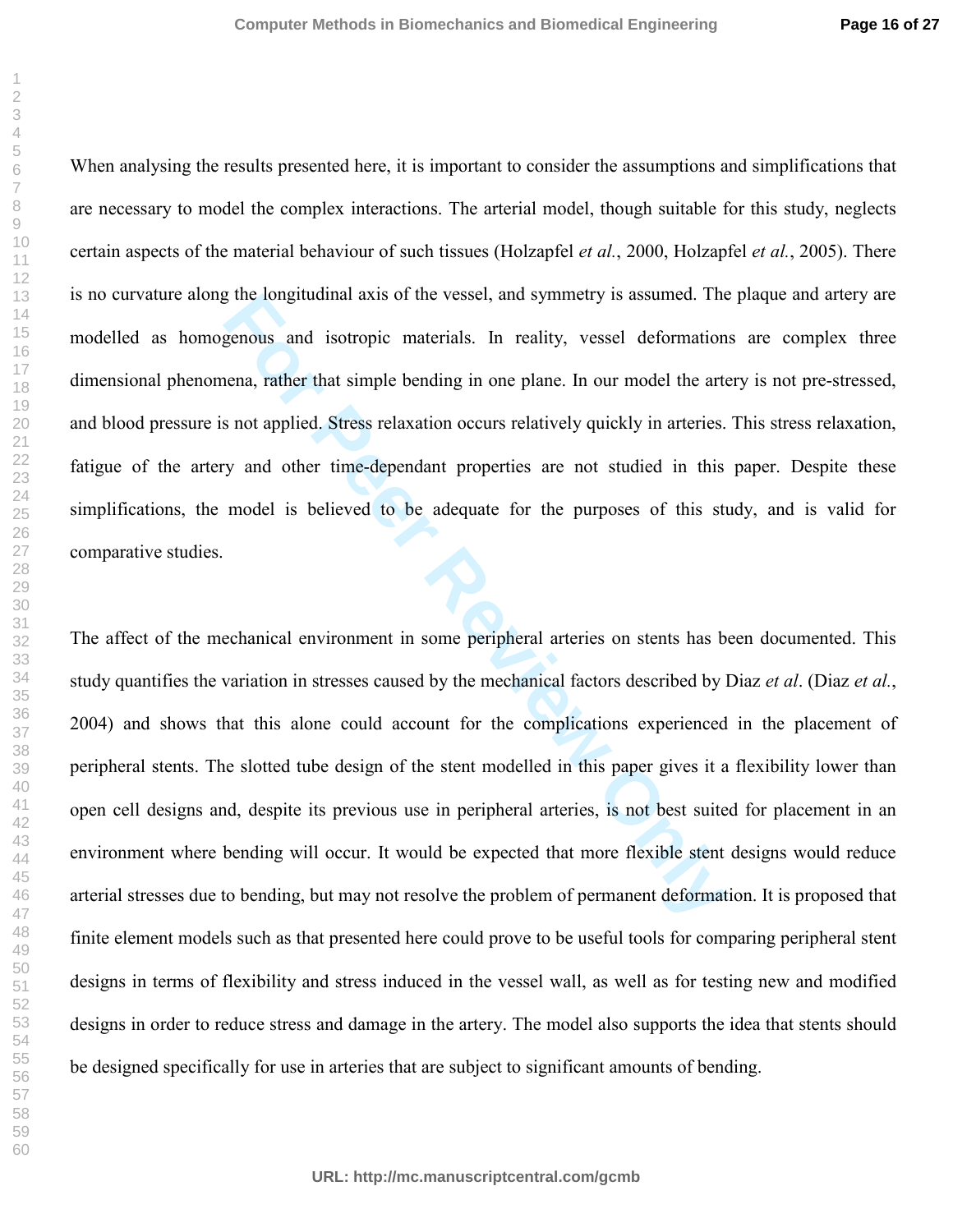#### 

# **Acknowledgements**

This project was funded by an Enterprise Ireland Innovation Partnership grant (IP/2005/0250) and

**FOI Peer Review Only** ClearStream Technologies Group.

**URL: http://mc.manuscriptcentral.com/gcmb**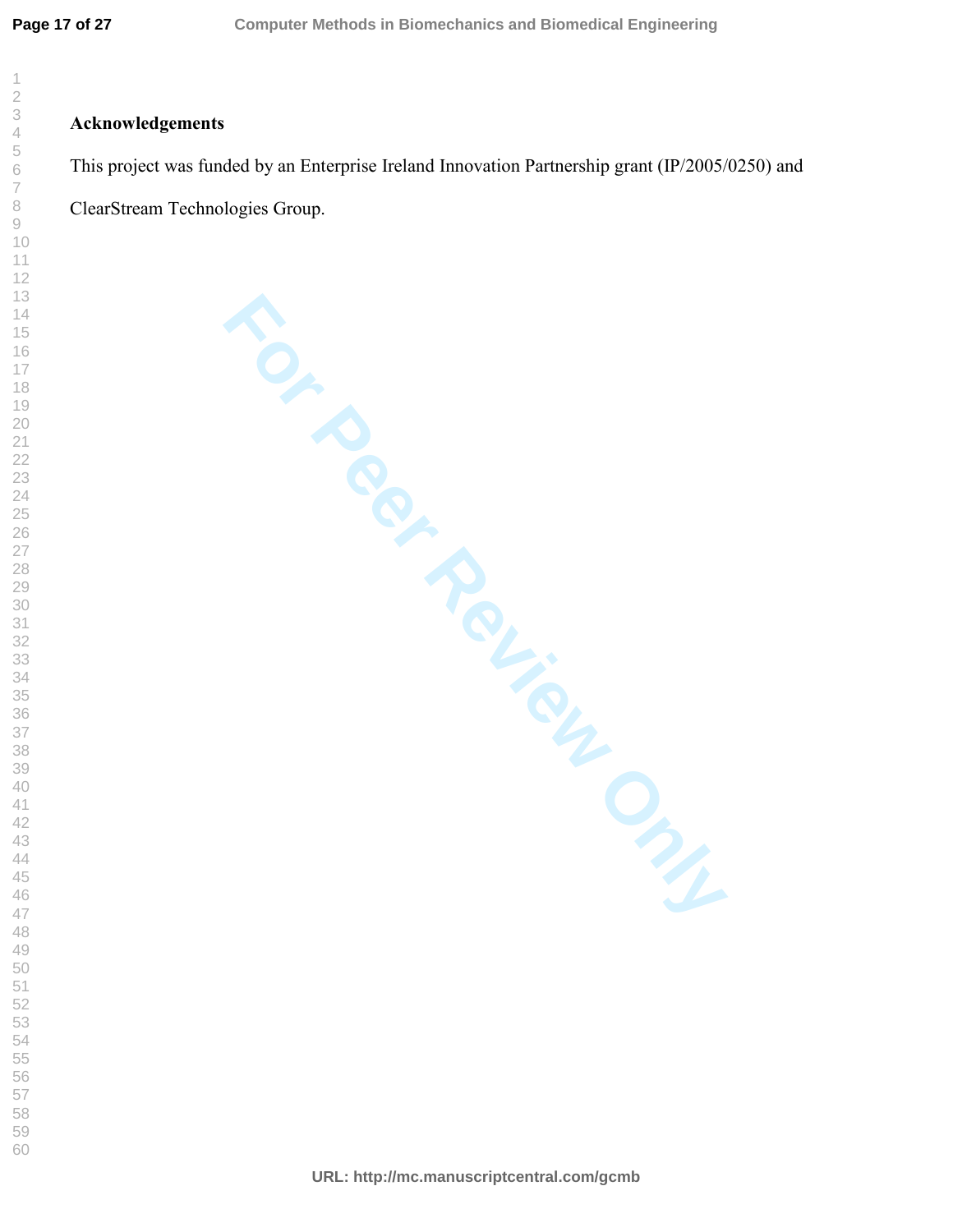# **List of Figures**

# Figure 1

(a) Geometry of unexpanded stent in stenosed artery, showing stent, plaque and artery. Note that due to symmetry, only a quarter model is used. Stent and artery are constrained in the longitudinal direction half way along the length of the segment (the right-hand side of figure) , and in circumferential direction in the plane that cuts the segment into two semi-cylinders (b) Schematic of spring concept used to model constraint of balloon. (c) Single stent cell, showing location of spring elements.

# Figure 2

**For Perronnial Standard Standard Standard Standard Standard Standard Exercise Standard Exercise Standard Exercise Standard Standard Standard Standard Standard Standard Standard Standard Standard Standard Standard Standard** Stent, plaque and artery geometry showing (a) initial geometry, (b) expanded stent, (c) expanded stent following recoil, (d) application of displacement boundary condition to model 3-point bending of artery. In this case, a single node at the top corner of the artery at the mid-plane (right-hand side of figure) is additionally restrained in all directions, while the end of the artery is displaced downwards. (e) removal of displacement boundary condition.

# Figure 3

The dog-boning effect caused by the mechanics of the stent expansion.

# Figure 4

Stress volume distribution for stent expanded in an artery with plaque showing results for expansion, recoil and bending.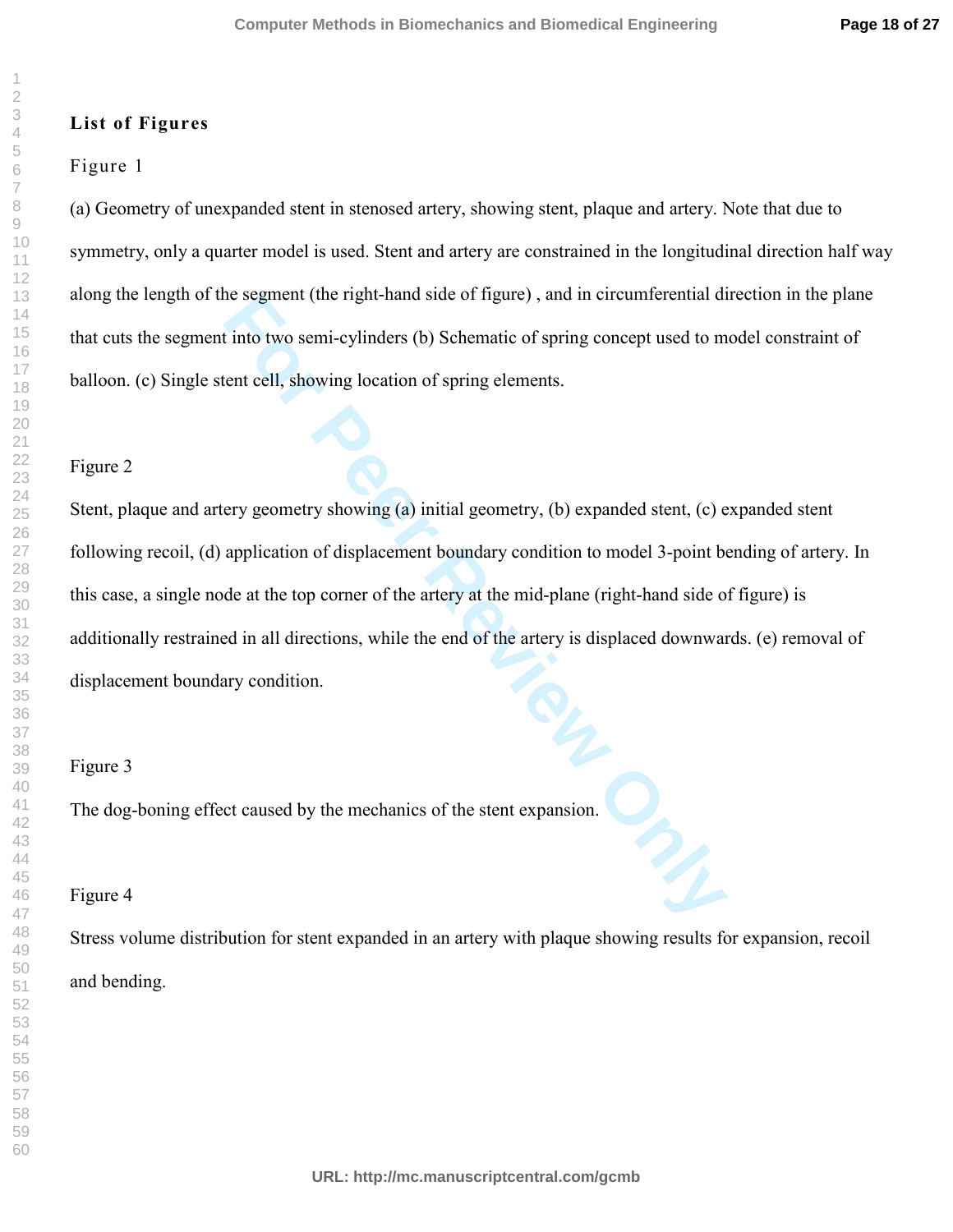# Figure 5

Stress volume distribution for stent expanded in an artery with no plaque showing results for expansion, recoil and bending.

Figure 6 (a), (b)  $\&$  (c)

Von Mises stresses in artery (plaque and stent not shown) (a) following stent expansion, and (b) following bending of the artery. (c) Stresses in an unstented artery following bending. Note: stress scales are different.

Figure 7.

The deformed stent following (a) expansion and (b) one bending cycle in the XZ plane and XY plane.

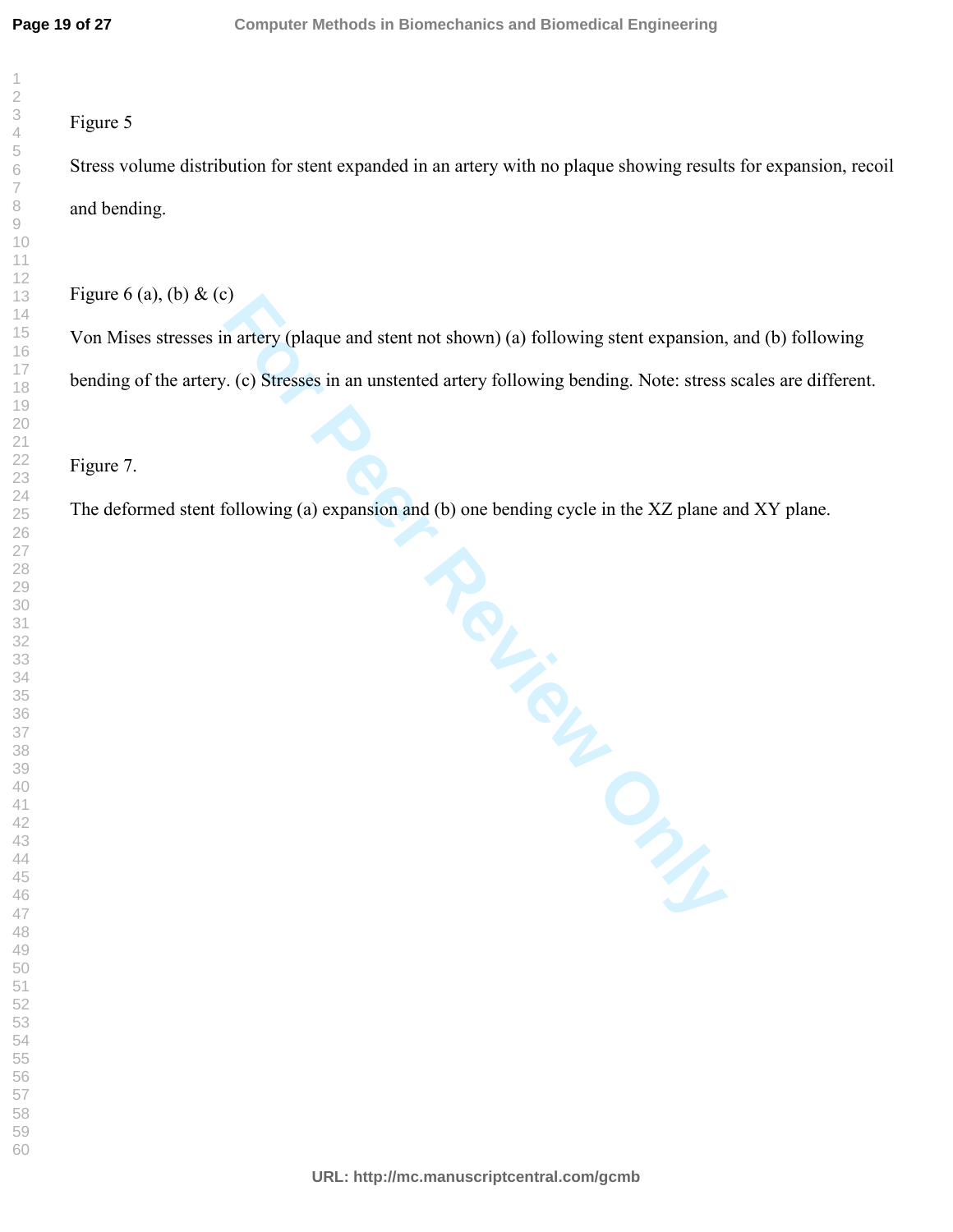# **References**

1

Babalik E, Gulbaran M, Gurmen T, Ozturk S. 2003. Fracture of popliteal artery stents. Circ J.67(7):643-5.

 Ballyk PD. 2006. Intramural stress increases exponentially with stent diameter: a stress threshold for neointimal hyperplasia. J Vasc Interv Radiol.17(7):1139-45.

 Bedoya J, Meyer CA, Timmins LH, Moreno MR, Moore JE. 2006. Effects of stent design parameters on normal artery wall mechanics. J Biomech Eng.128(5):757-65.

 Chua SND, Mac Donald BJ, Hashmi MSJ. 2002. Finite-element simulation of stent expansion. Journal of Materials Processing Technology.120(1-3):335-340.

 Chua SND, Mac Donald BJ, Hashmi MSJ. 2003. Finite element simulation of stent and balloon interaction. Journal of Materials Processing Technology.143:591-597.

 Chua SND, MacDonald BJ, Hashmi MSJ. 2004. Finite element simulation of slotted tube (stent) with the presence of plaque and artery by balloon expansion. Journal of Materials Processing Technology.155- 56:1772-1779.

and BJ, riashmin MsJ, 2002. Timte-element simulation of sto<br>ing Technology, 120(1-3):335-340.<br>Aac Donald BJ, Hashmi MSJ, 2003. Finite element simulation of sto<br>for MateDonald BJ, Hashmi MSJ, 2003. Finite element simulation De Beule P, Mortier, P., Segers, S.G., Carlier, B., Verhegghe, R., Van Impe, R., Verdonck, P. 2006. Finite element simulation of the free expansion of the Cypher stent crimped on a tri-folded balloon. Journal of Biomechanics.39(Supplement 1):S297.

 Diaz JA, Villegas M, Tamashiro G*, et al.* 2004. Flexions of the popliteal artery: dynamic angiography. J Invasive Cardiol.16(12):712-5.

 Ding Z, Friedman MH. 2000. Dynamics of human coronary arterial motion and its potential role in coronary atherogenesis. J Biomech Eng.122(5):488-92.

 Ding Z, Friedman MH. 2000. Quantification of 3-D coronary arterial motion using clinical biplane cineangiograms. Int J Card Imaging.16(5):331-46.

 Ding Z, Zhu H, Friedman MH. 2002. Coronary artery dynamics in vivo. Ann Biomed Eng.30(4):419- 29.

 Duda SH, Pusich B, Richter G*, et al.* 2002. Sirolimus-eluting stents for the treatment of obstructive superficial femoral artery disease: six-month results. Circulation.106(12):1505-9.

 Duerig TW, Wholey M. 2002. A comparison of balloon- and self-expanding stents. Minimally Invasive Therapy & Allied Technologies.11(4):173-178.

 Gay M, Zhang L, Liu WK. 2006. Stent modeling using immersed finite element method. Computer Methods in Applied Mechanics and Engineering.195(33-36):4358-4370.

 Hoffmann U, Vetter J, Rainoni L, Leu AJ, Bollinger A. 1997. Popliteal artery compression and force of active plantar flexion in young healthy volunteers. J Vasc Surg.26(2):281-7.

 Holzapfel GA, Gasser TC, Ogden RW. 2000. A new constitutive framework for arterial wall mechanics and a comparative study of material models. Journal of Elasticity.61(1-3):1-48.

 Holzapfel GA, Stadler M, Gasser TC. 2005. Changes in the mechanical environment of stenotic arteries during interaction with stents: computational assessment of parametric stent designs. J Biomech Eng.127(1):166-80.

 Jorgensen E, Kelbaek H, Helqvist S*, et al.* 2003. Low restenosis rate of the NIR coronary stent: results of the Danish multicenter stent study (DANSTENT)--a randomized trial comparing a first-generation stent with a second-generation stent. Am Heart J.145(2):e5.

 Kroger K, Santosa F, Goyen M. 2004. Biomechanical incompatibility of popliteal stent placement. J Endovasc Ther.11(6):686-94.

 Krueger KD, Mitra AK, DelCore MG, Hunter WJ, 3rd, Agrawal DK. 2006. A comparison of stentinduced stenosis in coronary and peripheral arteries. J Clin Pathol.59(6):575-9.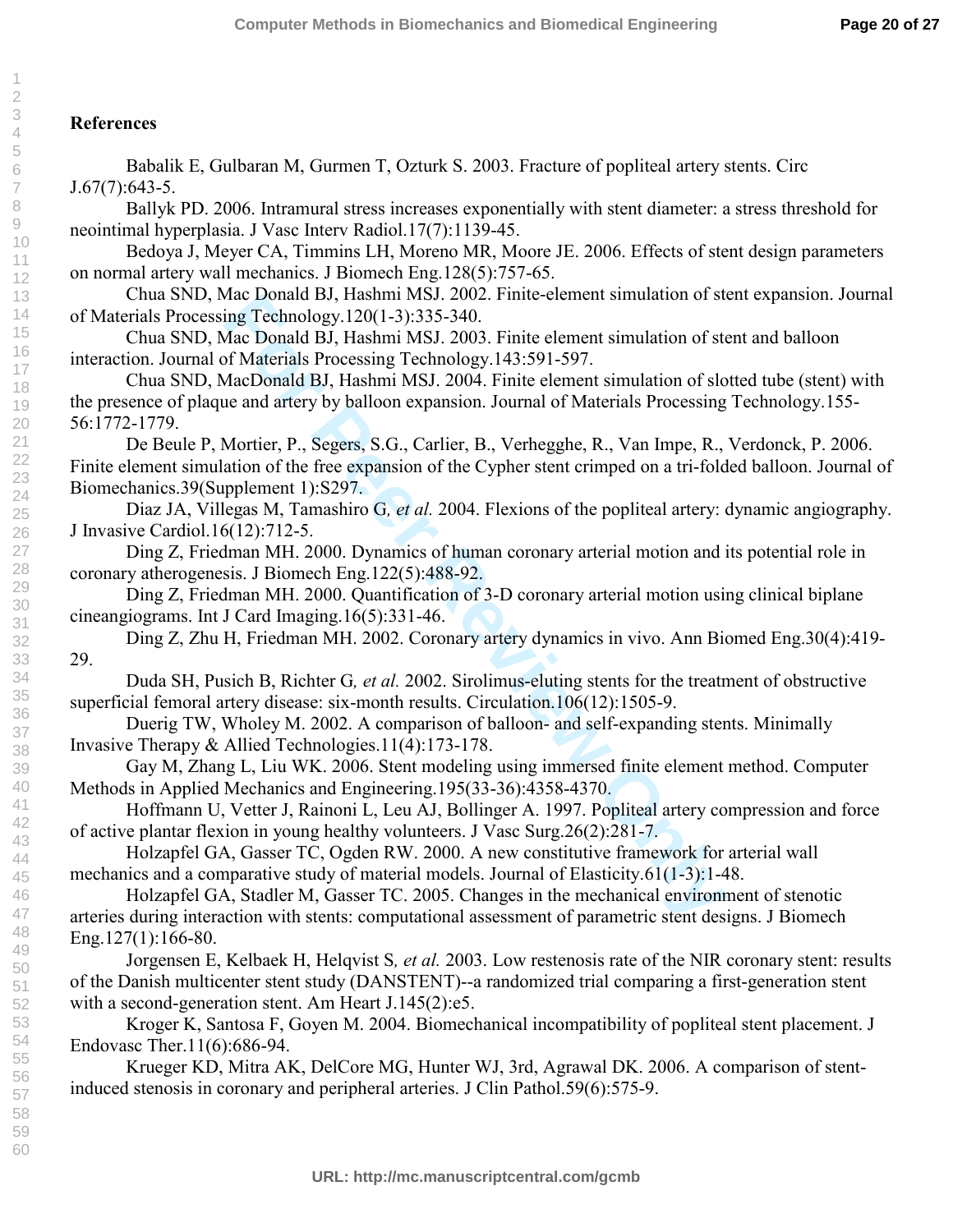2004 Funamentals of Anatomy and Physiology. One ac: Benjamin<br>
marinen HI, Soder HK, Mustonen P, Kouri J. 1995. Percutaneous tra<br>
tlusions: primary and long-term results in 107 claudicant patients us<br>
tlusions: primary and Lally C, Dolan F, Prendergast PJ. 2005. Cardiovascular stent design and vessel stresses: a finite element analysis. J Biomech.38(8):1574-81. Laroche D, Delorme S, Anderson T, DiRaddo R. 2006. Computer prediction of friction in balloon angioplasty and stent implantation. Biomedical Simulation, Proceedings.4072:1-8. Learoyd BM, Taylor MG. 1966. Alterations with age in the viscoelastic properties of human arterial walls. Circ Res.18(3):278-92. Liang DK, Yang DZ, Qi M, Wang WQ. 2005. Finite element analysis of the implantation of a balloonexpandable stent in a stenosed artery. Int J Cardiol.104(3):314-8. Martini FH. 2004 Fundamentals of Anatomy and Physiology. 6th ed: Benjamin Cummings. Matsi PJ, Manninen HI, Soder HK, Mustonen P, Kouri J. 1995. Percutaneous transluminal angioplasty in femoral artery occlusions: primary and long-term results in 107 claudicant patients using femoral and popliteal catheterization techniques. Clin Radiol.50(4):237-44. Menichelli M, Parma A, Pucci E*, et al.* 2007. Randomized trial of Sirolimus-Eluting Stent Versus Bare-Metal Stent in Acute Myocardial Infarction (SESAMI). J Am Coll Cardiol.49(19):1924-30. Migliavacca F, Petrini L, Montanari V, Quagliana I, Auricchio F, Dubini G. 2005. A predictive study of the mechanical behaviour of coronary stents by computer modelling. Med Eng Phys.27(1):13-8. Mills CJ, Gabe IT, Gault JH*, et al.* 1970. Pressure-flow relationships and vascular impedance in man. Cardiovasc Res.4(4):405-17. Moer R, Myreng Y, Molstad P*, et al.* 2001. Stenting in small coronary arteries (SISCA) trial - A randomized comparison between balloon angioplasty and the heparin-coated beStent. Journal of the American College of Cardiology.38(6):1598-1603. Mukherjee D, Yadav JS. 2001. Update on peripheral vascular diseases: from smoking cessation to stenting. Cleve Clin J Med.68(8):723-33. Ormiston JA, Dixon SR, Webster MW*, et al.* 2000. Stent longitudinal flexibility: a comparison of 13 stent designs before and after balloon expansion. Catheter Cardiovasc Interv.50(1):120-4. Prendergast PJ, Lally C, Daly S*, et al.* 2003. Analysis of prolapse in cardiovascular stents: a constitutive equation for vascular tissue and finite-element modelling. J Biomech Eng.125(5):692-9. Radegran G, Saltin B. 2000. Human femoral artery diameter in relation to knee extensor muscle mass, peak blood flow, and oxygen uptake. Am J Physiol Heart Circ Physiol.278(1):H162-7. Rosenfield K, Schainfeld R, Pieczek A, Haley L, Isner JM. 1997. Restenosis of endovascular stents from stent compression. J Am Coll Cardiol.29(2):328-38. Scheinert D, Scheinert S, Sax J*, et al.* 2005. Prevalence and clinical impact of stent fractures after femoropopliteal stenting. J Am Coll Cardiol.45(2):312-5. Schillinger M, Sabeti S, Loewe C*, et al.* 2006. Balloon angioplasty versus implantation of nitinol stents in the superficial femoral artery. N Engl J Med.354(18):1879-88. Schwartz R, Holmes, D.R. 1994. Pigs, dogs, baboons and man; Lessons in stenting from animal studies. Journal of Interventional Cardiology.7:355-368. Solis J, Allaqaband S, Bajwa T. 2006. A case of popliteal stent fracture with pseudoaneurysm formation. Catheter Cardiovasc Interv.67(2):319-22. Squire JC. Dynamics of endovascular stent expansion. Massachusetts: Massachusetts Institute of Technology; 2000. Strecker EP, Boos IB, Gottmann D. 1997. Femoropopliteal artery stent placement: evaluation of longterm success. Radiology.205(2):375-83. Takashima K, Kitou T, Mori K, Ikeuchi K. 2007. Simulation and experimental observation of contact conditions between stents and artery models. Med Eng Phys.29(3):326-35.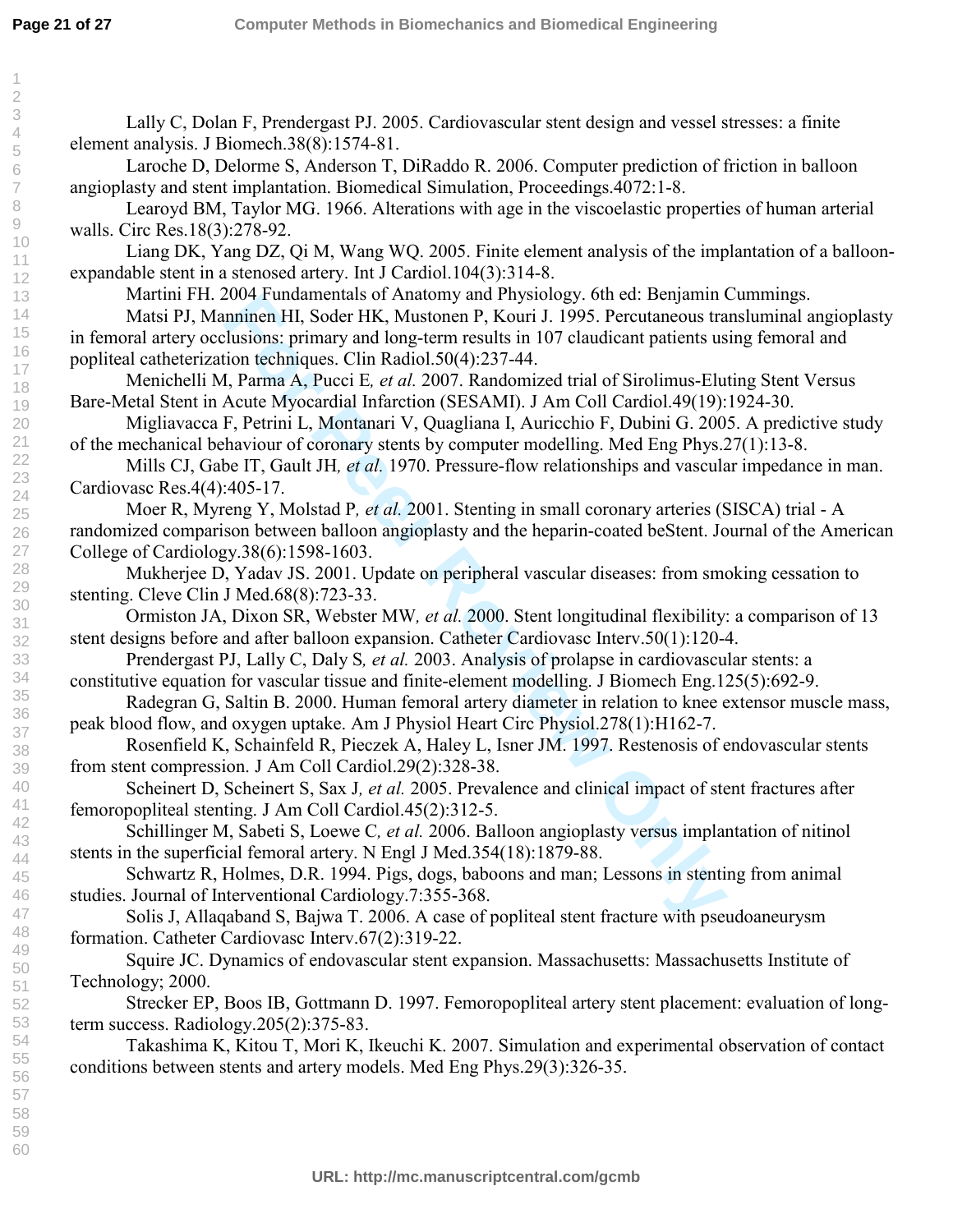Wang WQ, Liang DK, Yang DZ, Qi M. 2006. Analysis of the transient expansion behavior and design optimization of coronary stents by finite element method. J Biomech.39(1):21-32.

 Weydahl ES, Moore JE. 2001. Dynamic curvature strongly affects wall shear rates in a coronary artery bifurcation model. J Biomech.34(9):1189-96.

 Wiersma S, Dolan F, Taylor D. 2006. Fatigue and fracture in materials used for micro-scale biomedical components. Biomed Mater Eng.16(2):137-46.

**For Periew Only**  Zeng D, Ding Z, Friedman MH, Ethier CR. 2003. Effects of cardiac motion on right coronary artery hemodynamics. Ann Biomed Eng.31(4):420-9.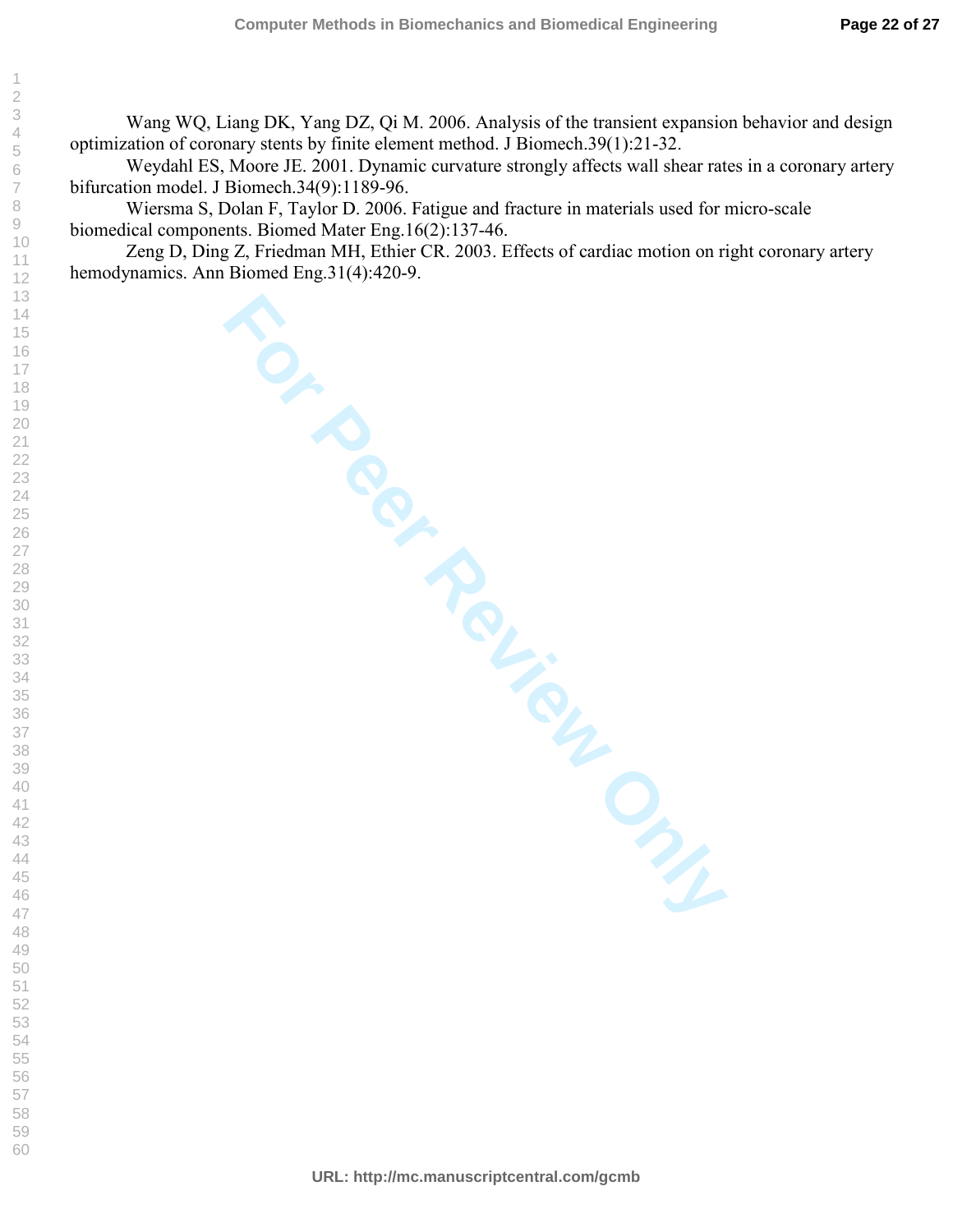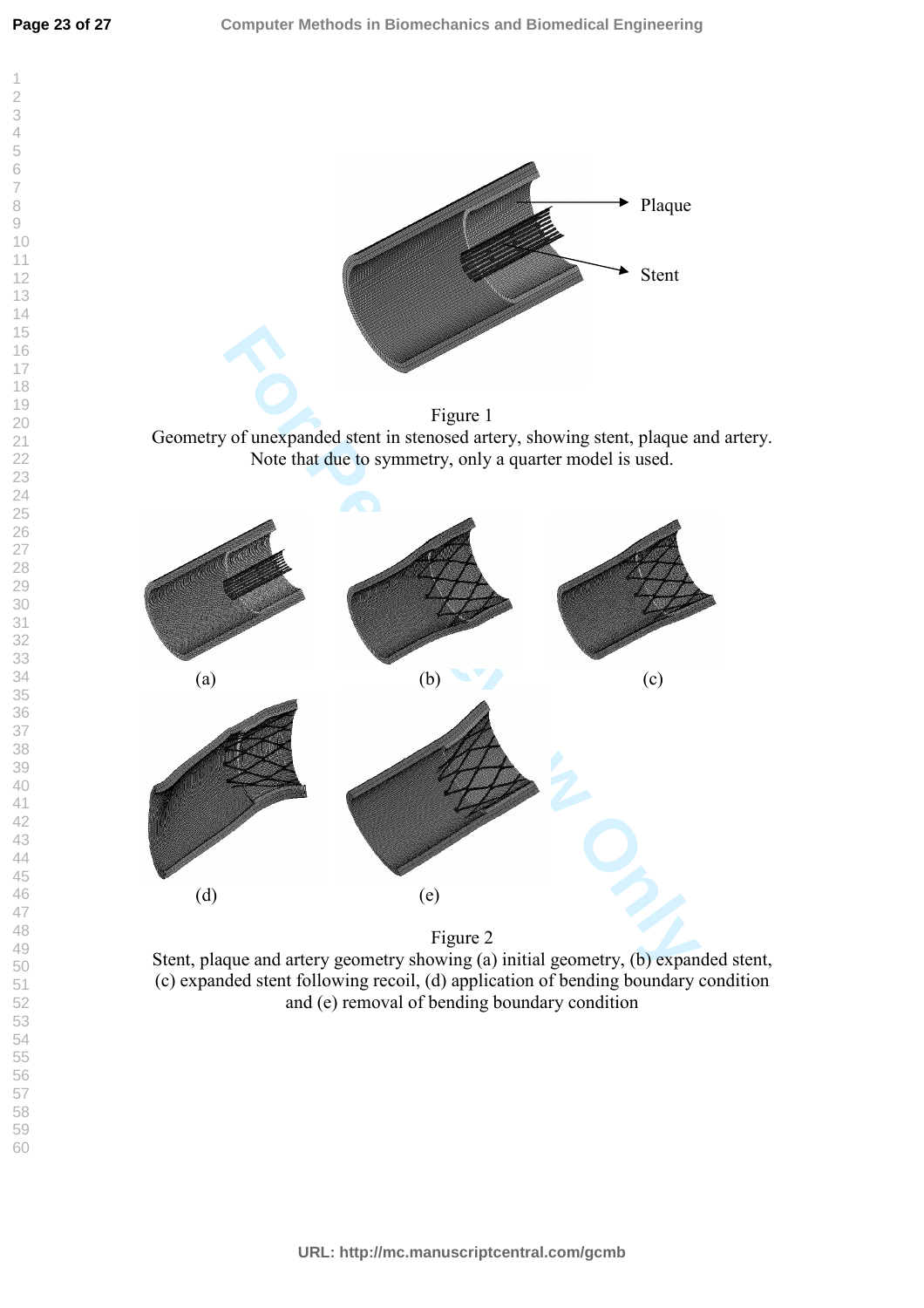

Figure 4 Stress volume distribution for stent expanded in an artery with plaque showing results for expansion, recoil and bending.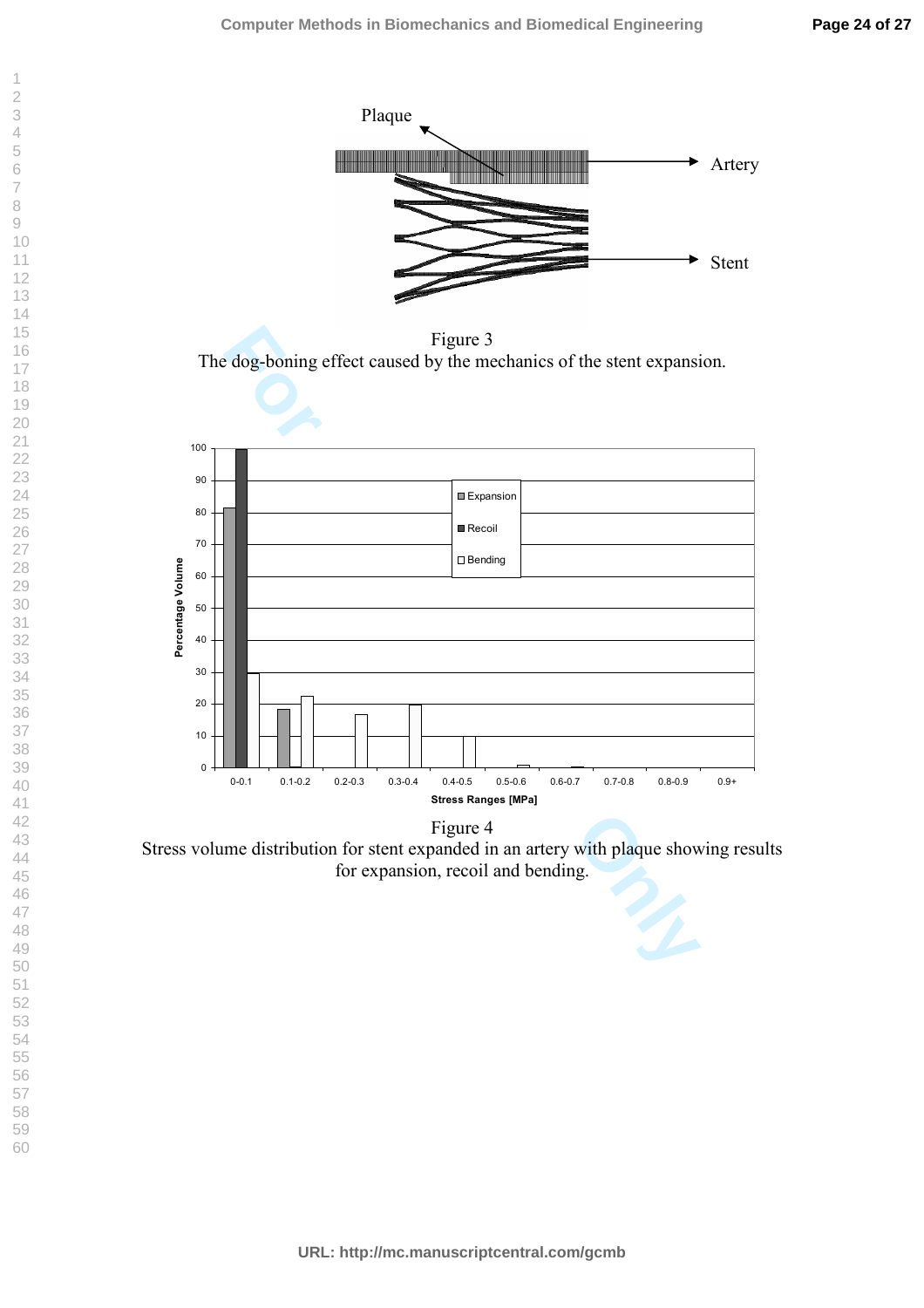



Stress volume distribution for stent expanded in an artery with no plaque showing results for expansion, recoil and bending.

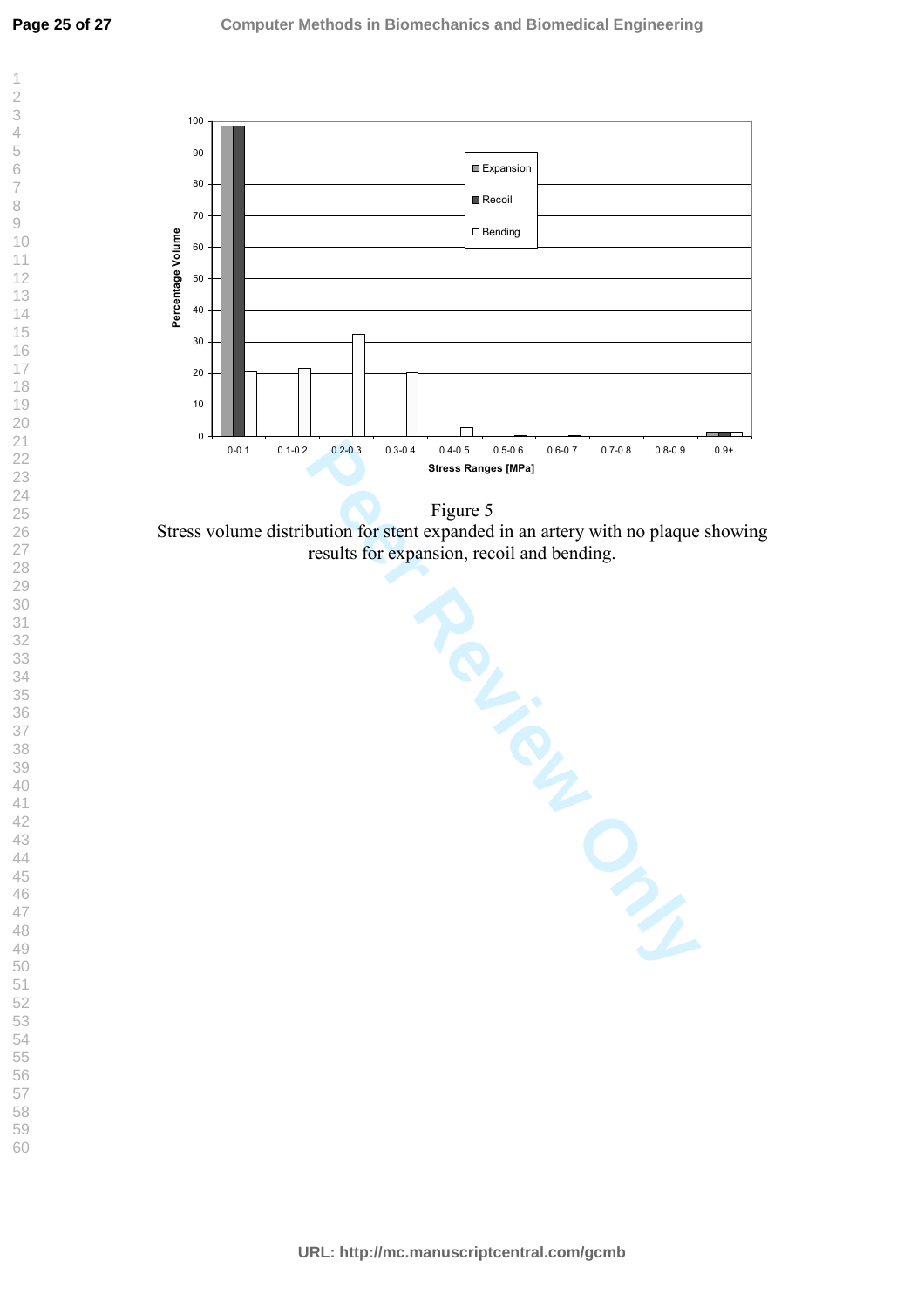

Von Mises stresses in artery (plaque and stent not shown) (a) following stent expansion, and (b) following bending of the artery. (c) Stresses in an unstented artery following bending. Note: stress scales are different.